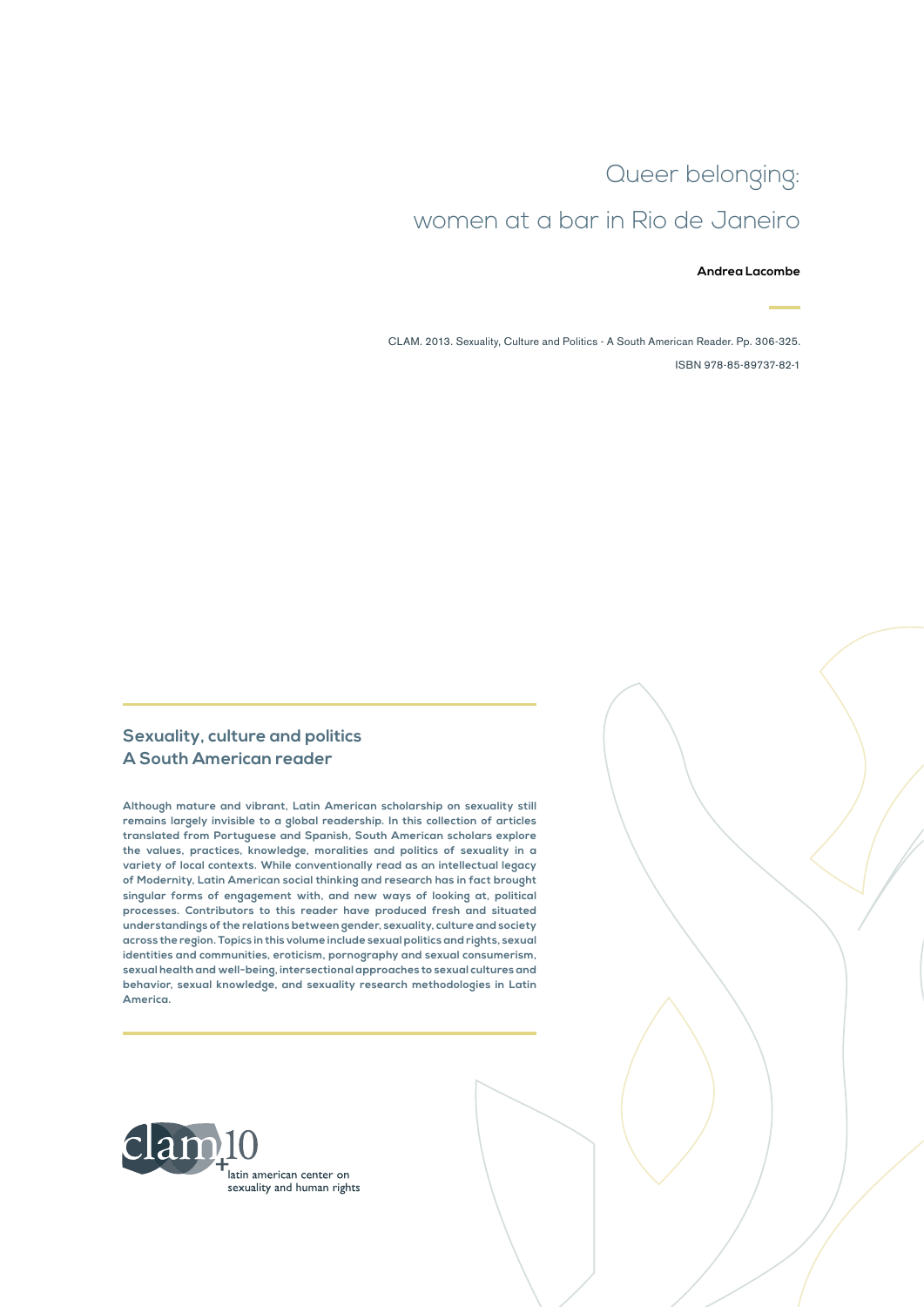# Queer belonging: women at a bar in Rio de Janeiro\*

#### **Andrea Lacombe \*\***

How can we understand a woman who, without thinking of herself as a man, goes beyond the established limits of what it means to "be a woman"? We are talking about women who use male underwear, touch their groin in order to accommodate an imaginary "package,"1 use spaces that are socially reserved for men. But these women also use make up, take their color combinations seriously, diet to get rid of their belly for the summer and shave their legs regularly throughout the year.

To think about masculine women does not necessarily imply an "inversion" of generic roles: it means thinking from a new angle. It means perceiving the establishment of alternative forms of masculinity which are not necessarily inscribed in the social and/or biological body of a man. Moreover, it means understanding the establishment of new forms of being a woman which do not correspond to established feminine roles.

The present article deals with modes of social interaction that take place in "Flôr do André",<sup>2</sup> a bar near downtown Rio de Janeiro whose clientele consists mostly of women who maintain sexual and romantic relationships with other women. I cannot—and I do not intend to—establish a fixed category that can be applied to the customers of "Flôr do André". To the contrary! My intention here is to show the different ways in which these women experience their sexuality, accounting for the most masculine and the most feminine behaviors they display as well as the wide range of possibilities and nuances that lie between and beyond these polar extremes, while assiduously avoiding the abuse of such essentialist categories as "GLS culture" or the "working class".

<sup>\*</sup> Translated from Portuguese by Ana Lopes. Adapted from: LACOMBE, A. 2005. "'Pra homem já tô eu': Masculinidades e socialização lésbica em um bar no centro do Rio de Janeiro". (MA Thesis). Federal University of Rio de Janeiro. Museu Nacional. Rio de Janeiro. Chapter 2, *"I'm Man Enough:" Masculinities and lesbian socialization in a downtown bar in Rio de Janeiro.* \*\* PhD. Post-doctoral fellow at State University of Campinas.

<sup>1</sup> I came across this word—"mala;" literally "suitcase"—in a conversation with sociologist friend Carlos Fígari. This is the familiar way *cariocas* (especially gays) refer to the protuberance that can be perceived through men's trousers—the outline of the penis and testicles (the bulge). As a suitcase, it only gives away the external size of the set, this "package" does not allow one to observe single items within it. In portuguese dictionaries, "mala" might also be defined in the following way: "Brazilian: Coloquial. The male genital organ."

<sup>2</sup> "Flôr do André" is a *boteco* ("dive bar"): a place frequented by working class men, usually located near the entrance of a *favela* (shanty town) or in city areas where cheap housing abounds. The duration and permanence of the bar are of key importance in fixing its clientele: "customers' assiduity is such that often the bar depends on its regulars for its survival" (Machado da Silva, 1969: 163). At "Flôr do André", women (instead of men) make up the *boteco's* clientele, giving this bar a sociological singularity that attracted my attention.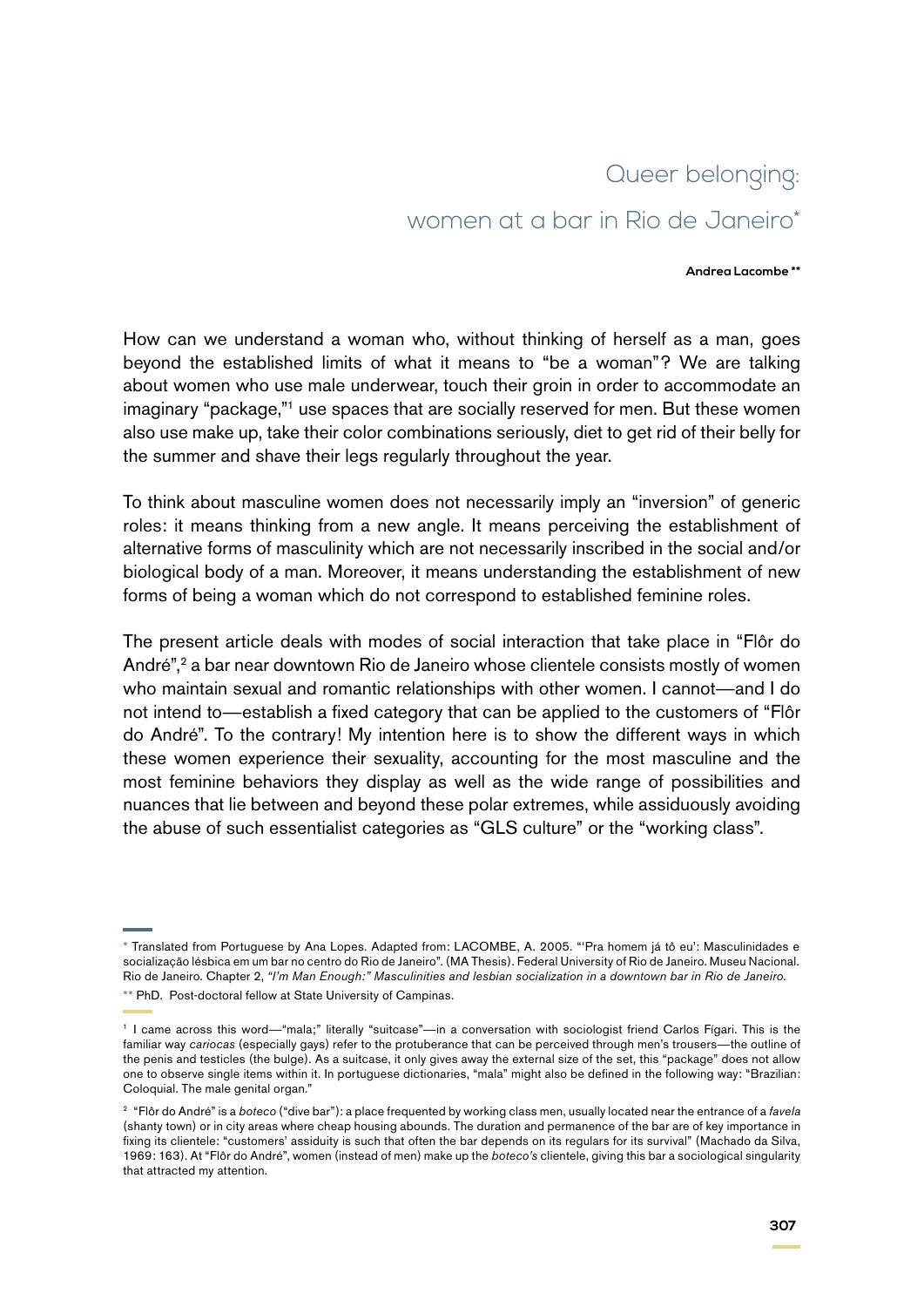The aim of this article is to outline the modes of interaction that take place in "Flôr do André" and which make it a unique space. These interactions are constructed through collective or unique experiences in which women, dykes, and butch women interact with heterosexual men and where performances of masculinity and femininity mix and mingle.

### **The "knowing" look: how to recognize a peer**

- Detinha, how do you spot an *entendida*<sup>3</sup> on the street?
- [Looking at me as if saying: "You ask such silly questions!") What kind of question is that?

— I mean… when you like someone, how do you know whether or not she likes women?

- Eh, girl! Can't you tell?
- Sometimes I can, sometimes I can't, it depends. Maybe because I'm a foreigner…
- Being foreign has nothing to do with it!! You can always tell!!
- What can you tell?

— Ehhh! That the woman you're looking at likes women!!! I don't know what it is but I can always tell…

How to reproduce in words what the body knows? How to describe certainties constructed through the *look that knows*, beyond the conscience that leads to the explanation? I asked customers at "Flôr do André" a thousand times what characteristics a woman must have in order to be considered an *entendida.* A thousand times I got the same answer: "you can just tell"; "you look in their eyes and you know"; "it takes a thief to know a thief". None of these expressions points to specific clothing or body language: they all point to a recognition achieved through the gaze.

To deconstruct our perception of the *other* as an equal is no simple task. This is why it is difficult for customers at "Flôr do André" to answer my question. The process of reconstructing with words what has been acquired experientially means puting into discourse actions that have never been verbalized. In Tim Ingold's words: "Learning to perceive is not a matter of acquiring conventional schemata for ordering sensory data, but of learning to *attend* to the world in certain ways through involvement with others in everyday contexts of practical action" (Ingold,1993: 222). To like women is not a particularity that is distinguished as a separate element within my informants' discourse: it is part of a continuous world in which family, friends and bar occupy similar places. Be that as it may, however, these women feel the need to meet in their own space. I

<sup>&</sup>lt;sup>3</sup> Translator's note: the term *entendida* may be translated as "one who is in the know", or literally, "she who understands". It is a slang term for homosexual, similar to queer. It is mainly used by lesbians, although it originated among gay men.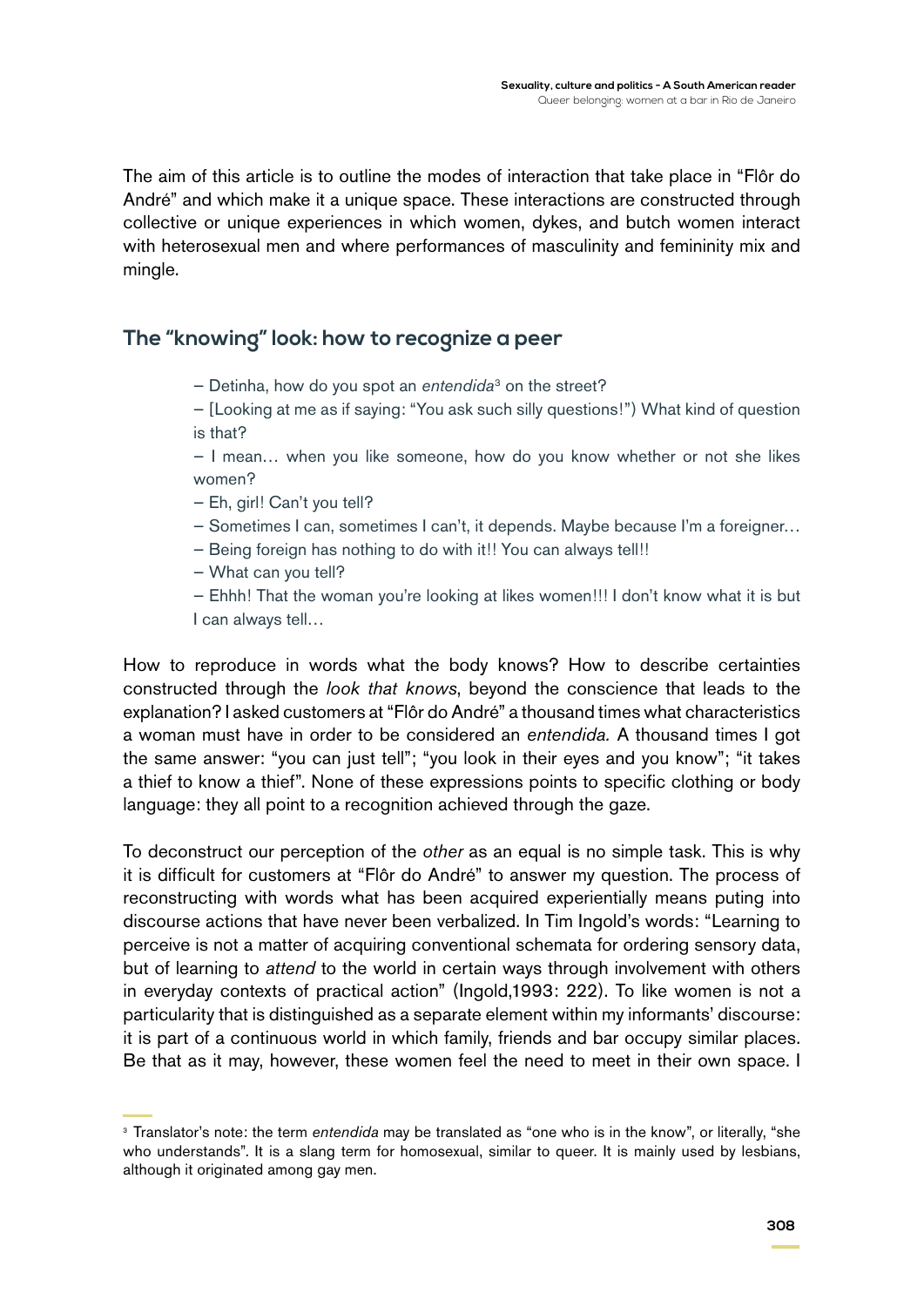could venture to conjecture that "Flôr do André" is constructed as such through the juxtaposition of lattices. In the bar, different relational logics co-exist where the term *entendida* acquires different layers of meaning. Women who are "*entendida"* recognize each other within a shared experience.<sup>4</sup> Other customers (mostly heterosexual men who have long frequented the place) recognize the difference that separates them, in terms of experience, through a complicity that unites in the act of sharing space and friendship with lesbian women. Therefore, understanding acquires different facets, but it always implies a knowledge that results from experience. Moreover, the term *entendida* or the expression "she understands" has in this context a single meaning: lesbian.

How is understanding constructed? Why is it difficult to explain? What is the significance of the gaze in this construction? According to the idea outlined above regarding acquiring understanding and being able to recognize possible partners, it is possible to catch a glimpse of how the skill is developed and deployed in the social context in which people live. To recognize a lesbian is no more difficult for a lesbian as for other people from the same socio-cultural context. But for a person who does not belong to that *world,* it may be as difficult as for an Englishman who has never been to America to distinguish a person from Maranhão from a person from Alagoas or a Guatemalan from a Nicaraguan. This is so simply because an English person does not need to develop this ability to differentiate, since it is not relevant to their way of being the world. "Learning to perceive depends less on the acquisition of schemata for *constructing* the environment, as on the acquisition of skills for direct perceptual *engagement* with its various constituents, both human and non-human. (...) the perceptual system of the skilled practitioner may be said to *resonate* with significant features of the environmental context of action". (Ingold, 1993:221)

My informants cannot explain how they recognize an "*entendida*", because their understanding resides in inhabiting this practice and this inhabiting is not the same for every person, even though it may share some characteristics from person to person. Simultaneously, the gaze is essential in training perception. The art of looking<sup>5</sup> appears as a fundamental skill in the act of recognizing and being recognized: "Ah, you know [how to recognize a lesbian] because they look at the women and not at the men, so you know (…) There is always something that gives it away: in their gaze, their pose as they sit at the table… something different that gives it away. And we know, you see?" Therefore, the training of the eye seems to emerge from the simple fact of directing one's gaze at the object of one's desire (a woman and not a man), and only secondly

<sup>4</sup> Jaqueline de Oliveira Muniz's definition of *understanding*, in opposition to Fry and McRae's (1985) definition, shines some light on this matter. In the gay world, she explains, "it seems more relevant if a possible partner is able to 'understand', to 'do it' with someone of the same gender, than whether he is 'really' homosexual." This form of thinking about the word *entendida* debunks the idea of a substance or a pre-determined substratum that gives origin to or sustains homosexuality. It also debunks the idea of a supposed homosexual culture or sub-culture.

<sup>&</sup>lt;sup>5</sup> Regarding this issue, see Guimarães (2004). The author presents the look as a tool for identification and assessment among gay males in dating spaces, that is, those spaces whose clientele is specifically gay.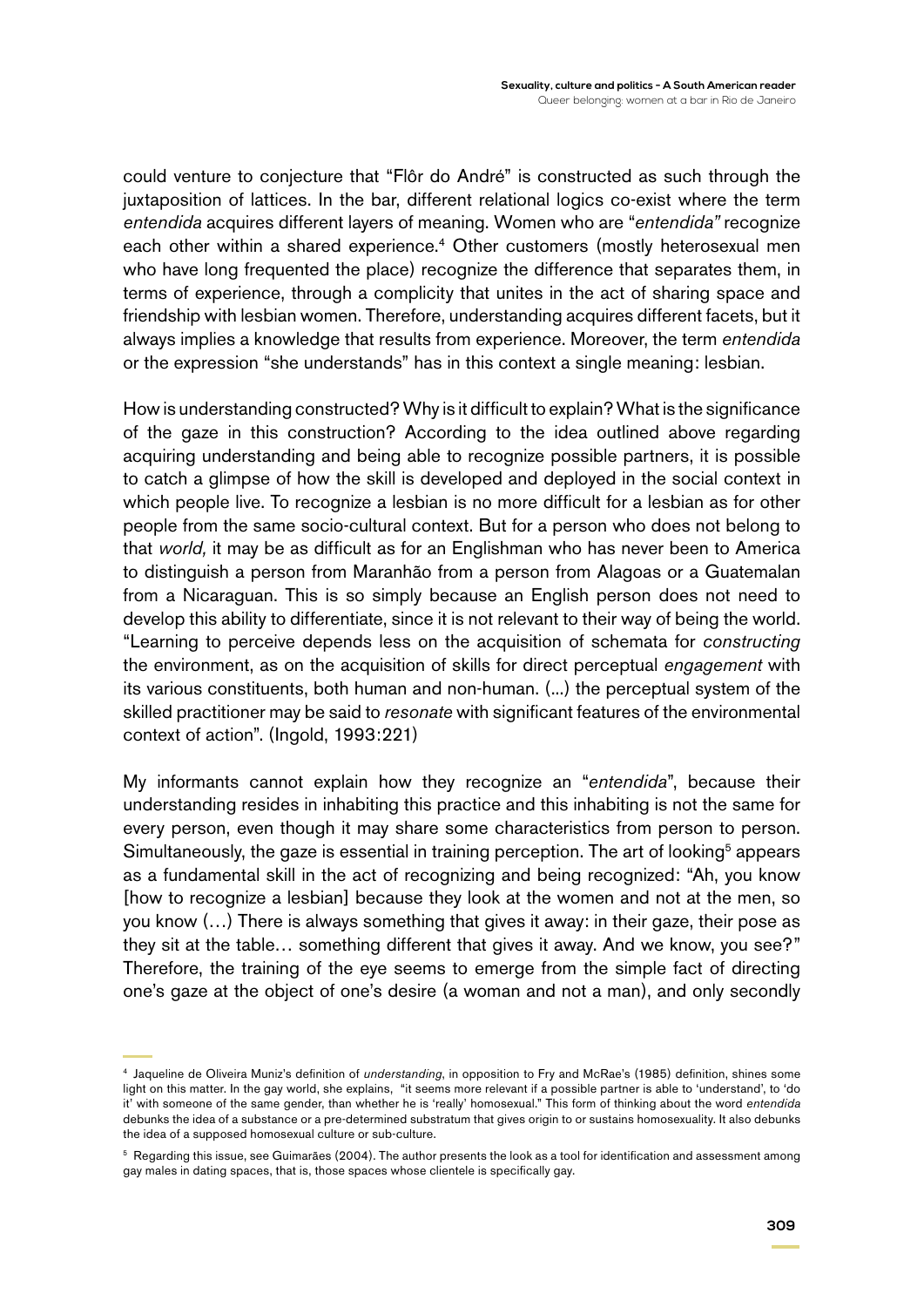from refining a differentiation between women who are and are not *entendida6* and who can thus "understand".7

We learn to look, we train our attention and our senses to understand and process the world we inhabit. We adapt our body to the pursuit of our interests in this world.

Skills such as walking and cycling are developed in response to contextual needs (Ingold, 2000). That which is perceived through the senses follows the same process. It is not natural to be able to distinguish a man from a woman: we learn how to do it because we are trained to naturalize—to therefore render natural and irrefutable—the existence of men and women as two incommensurable beings. But this training is not conscious: it is rooted in bodies. It is *embodied (*Cf. Gibson, 1979 and Ingold, 1993) in such a way that to uproot the process becomes an impossible task. "Perception involves the *whole person*, in an active engagement with his or her environment (...) perception is a mode of engagement with the world, not a mode of construction of it." (Ingold, 1996: 105).

To inhabit the world implies, in Ingold's words, a commitment, an engagement that has the body as its main instrument, following the idea that perception is embodied.

What are the terms that the customers of "Flôr do André" use to verbalize this way of *inhabiting the world*? What are the keywords of reference?

#### **Denominations and self-references**

— Martinha, please explain to me why you use the word "entendida".

— Look, I don't know where it comes from, but the thing is I don't like the word sapatão ["butch"]. But "entendida" is softer… I don't know where it comes from; entendidas are those who are able to understand; those who understand each other.

- That's how I would explain it.
- What do they understand?

— That I understand you. Entendidas are those who understand the straights and who understands the woman who are their object of desire, get it? For me, that's what the word entendida means. Because one does not disrespect heterosexual people and therefore one understands women, you get it?

<sup>6</sup> The word *entendida* challenges the borders that words *homosexual* or *lesbian* seem to re-delineate. To understand (*entender)*  can also mean "being up for it", as Muniz (1992) explains.

<sup>&</sup>lt;sup>7</sup> "If she isn't, she will be soon", a customer responded to my question regarding why she thought a young women who was passing by was *entendida.* With this reply, she attempted to legitimate the signs she perceived in the face of my lack of conviction regarding her statement.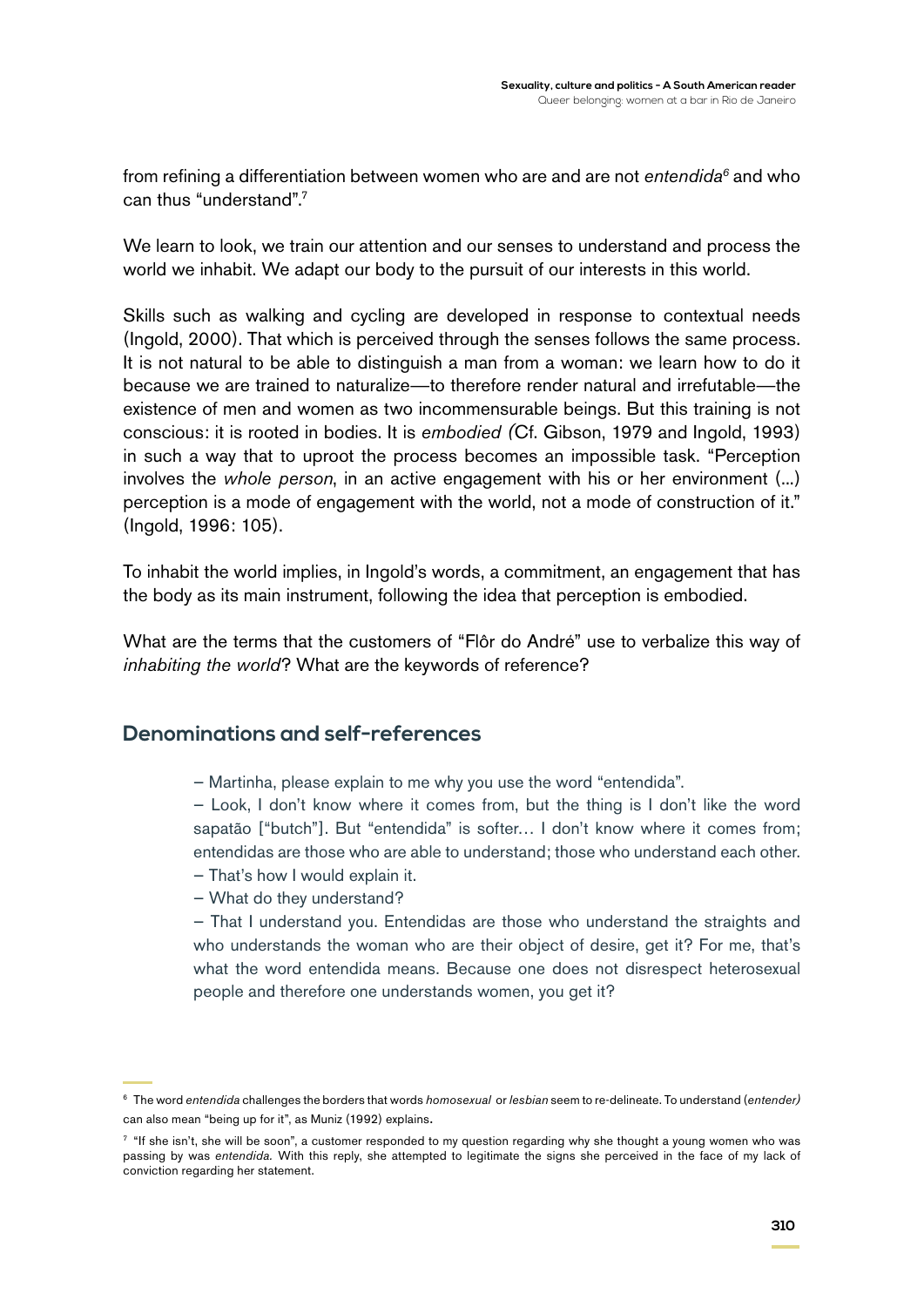In "Flôr do André" the word *lesbian* is not part of the contextual discourse. The [self] labeling modes can do without this term, which appears semantically distant and weak. *Entendida,* when referring to oneself, or simply *woman*, when referring to other customers are the most common terms used in the bar. The expression *ser do babado*  ("to be gay") and the words *sapatona* or *spatão* (both meaning "butch") are also used, but less frequently.

*To understand (entender)* thus becomes a form of complicity, a way of sharing a secret that, albeit public, is intimate. *Ser do babado*, on the other hand, establishes a sense of belonging to a particular universe; in this case, the universe of homoeroticism. Alternately, the term *sapatona* or *sapatão*, denoting extreme masculinity, is generally used by older women and butch women as a self-referential label. It is also used pejoratively used by young women (but not necessarily as a serious slight).

# **The money belt as a lesbian badge: female masculinities**

During a holiday trip in 2001 to Rio de Janeiro, I heard from a cynical friend an expression I would only come to fully understand at a *forró* ball to which I was invited by members of "Flôr do André's" clientele.

Back then, I wore a money belt because I did not like to carry a handbag that would get in my way when taking photographs or any other of those things we do as part as a tourist. Once, before leaving my friend's house, she looked me over from top to toe, focused on the money belt and blurted out: "Only lesbians use money belts".

During fieldwork for my Masters degree, I was invited to a *forró* ball attended by some of "Flôr do André's" customers. It took place on Riachuelo Street, three blocks away from the bar itself. I accepted the invitation in order to observe how these women interacted outside the bar, but also to continue my conversation with Edna, a woman in her 50s and an old regular of the bar. Edna only went to "Flor do André" on the weekends, when she left "her woman" at home and went out on her own.<sup>8</sup> Edna's look was not very different from that of the bar's other customers. It embodied a stereotypical masculine appearance: very short hair, almost shaved on the sides, military style; a large shortsleeved t-shirt of a dark color (dark blue or grey) which hid the lines of her torso; carefully ironed baggy cotton shorts of an olive hue; nautical brown leather shoes. Men's cologne and a money belt, a lack of make-up, and stiff body and arm movements completed the look.

<sup>&</sup>lt;sup>8</sup> She told me she "has had a woman" for fifteen years. They live in the same building, but in separate apartments because "I couldn't stand her son all the time. When we want to be together she comes over to my place; then she can go back to her son. I don't want kids around."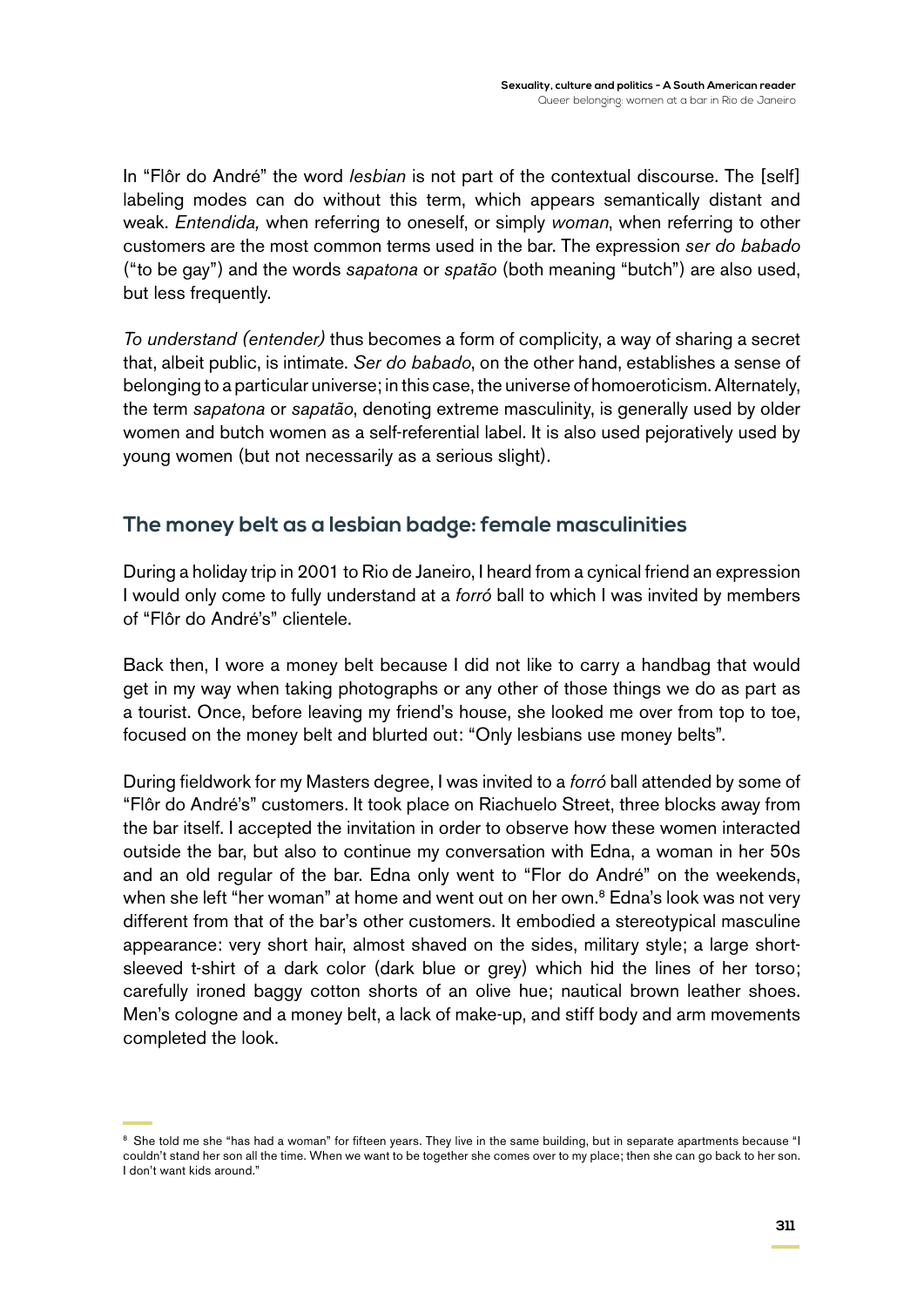Once we got to the ball, Edna and Raquel (another "Flôr do André" customer ), both on their own that night, offered to teach me how to dance *forró*.

Raquel took the initiative. I danced a few songs with her until Edna approached us. "Come here Argentinean; let's dance", she said and, taking my hand politely, took me out on the floor. We started dancing, Edna taking the male role and I the female. With this, I mean to say she held me in the same way the men in the ballroom held the women: one of her hands was on the back of my waist and mine hand was on her shoulder. We entangled our other hands and our bodies were practically glued to each other. However, "practically glued" was not quite right in our case: with her hand on my waist, Edna squeezed my body against hers so I could learn the dance's steps. I did not mind this because Edna was politeness personified. Her money-belt, however, was another matter entirely. When two women dance body to body, as in this case, there is no visible protuberance from either of their bodies, at least from the waist down. Even when their legs are entwined, there is no voluminous "package" sticking out from their trousers. In this case, however, the money belt was placed in the exact same place as a man's "package" so that it brushed against my groin, even though I am fifteen centimeters taller than Edna. What I felt was less like a money belt and more like a "package"'. Disturbed, I asked her to move the artifact to the side of her hips. She looked at me and said: "this is where it should be". She squeezed me even more and went on dancing, teaching me *forró*. Appearance, male perfume, stiff posture, seriousness, politeness and the impossibility of changing who is "leading" and who is "being led" framed this picture—the money belt was at its centre.

It was at that precise moment that the sentence I had heard years before came back to my mind. Although it was my brain that remembered, it was my body that empathically understood the deeper meaning of the expression. Seen in this light, the money belt exteriorizes the genitals by placing them in a body position similar to a man's. What made me feel uncomfortable was to dance with a woman while reliving a bodily sensation I had only known (and avoided) when dancing with men. The supposed "equality" between bodies that is celebrated in the most romantic and activist forms of lesbian love was debunked by a money belt positioned at just the right spot.<sup>9</sup>

Without wishing to reify the spaces in which genders develop, this example leads me to the idea of a type of masculinity that is not tied solely to a single body, but that is able to jump from body to body. *A dick-less masculinity,* yet one endowed with substitute performative devices that challenge the meaning of the penis beyond its reproductive or penetrating functions. How else could we label these types of performances in which

<sup>9</sup> Within some branches of lesbian-feminist activism, one finds the belief that lesbian love is ruled by values of symmetry and equality, manifested in the supposed absence of active and passive roles in romantic relationships. This fact is used to underline the difference in relation to heterosexual or gay sex in which someone penetrates and someone else is penetrated. It is worth noting that such discourse excludes from this ideal other forms of relationships between women where equality is not the goal: butch-femme relationships, for example. These are considered politically incorrect by this type of activism.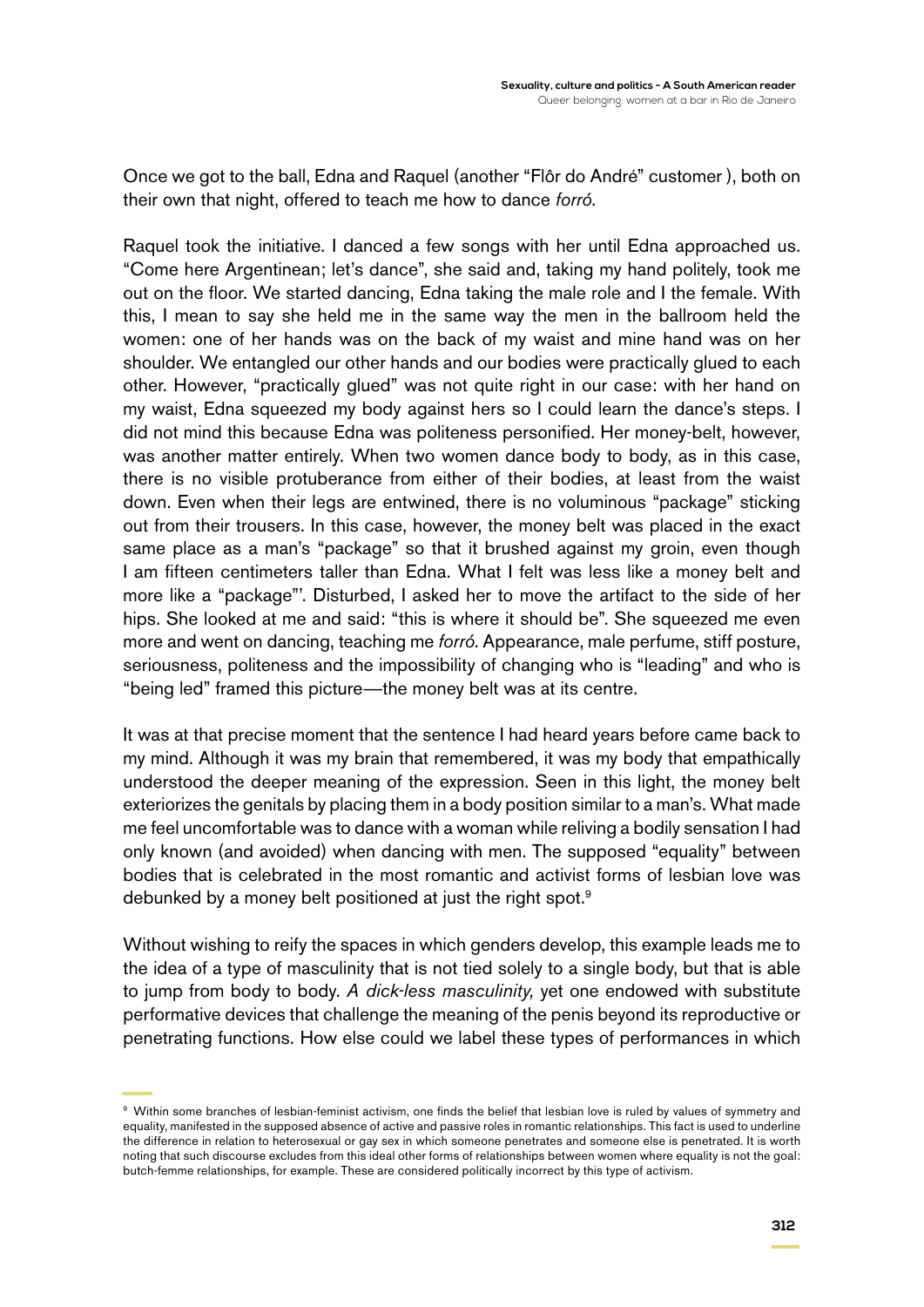the body extrapolates the limits imposed by flesh and makes use of other elements to redefine a person's socially attributed identity? In Dona Haraway's (1985: 305) words, why should our bodies end at the skin?

The platonic definition of simulacrum<sup>10</sup> is "a copy for which there is no original". In this light, the masculinity of the lesbians of *"Flôr do André"* could be formulated as a simulacrum. Man is not the original here and neither is woman. The result is not an inverted mixture of both, but rather a different configuration that does not correspond to any model. To simulate an experience is different from copying it in so far as the copy is a copy of an event that has already happened. The simulacrum is a response to facts for which there are no antecedents for those who perform them.

To paraphrase Butler's (2000) explanation of why homosexuality should not be thought of as a copy of heterosexuality, we could argue that explaining the man-masculinity and woman-femininity binaries on the basis of *a priori* models is invalid. Butler explains that term *homosexuality* was conceived before the term *heterosexuality*, which only appeared as a counterpart of the former word (since heterosexuality is seen as natural, there was no need to name it). Therefore,

> "if it were not for the notion of the homosexual *as* copy, there would be no construct of heterosexuality *as* origin. Heterosexuality here presupposes homosexuality. And if the homosexual *as* copy *precedes* the heterosexual as *origin*, then it seems only fair to concede that the copy comes before the original and that homosexuality is thus the origin and heterosexuality the copy" (Butler, 2000:100-101).

We only have to think of mixed examples of masculinity and women: men's femininity; gay hyper-masculinity (bears)<sup>11</sup> and lesbian hyper-femininity (femmes)<sup>12</sup>; or at an extreme, trans people. If sexuality is imprinted on matter (bodies) through the performance of experiences, if sex and gender are not natural but socially constructed categories, then this explosion of categories and ways of performing and experiencing sexuality becomes lost in the infinite scope of the imagination.

A masculine corporeal performance is therefore not necessarily directly related to male sexuality. That being the case, the performance constitutes the subject that expresses itself through its repetition. Having a masculine look does not imply the use of penetrating instruments in sexual relations. In bed, the "penis" can remain hanging on the back of a chair, next to the trousers and the money-belt: "butches switch between being masculine on the streets and female in the sheets" (Halberstam, 1998:125).

<sup>&</sup>lt;sup>10</sup> Frederic Jameson in Haraway (1995: 264).

<sup>&</sup>lt;sup>11</sup> "Bear" is a term gay men who look rough and scruffy use to refer to themselves. These men are strong, big and hairy and therefore do not comply to the esthetical standard of the muscled body. "The 'bear' model is a man who is not well groomed who is at least not bothered about his physical or visual appearance." (Figari, 2003: 362).

<sup>&</sup>lt;sup>12</sup> "Femmes" are hyper-feminine lesbians. They wear mini-skirts, high heels, lipstick, lots of make up and use subtle gestures. Although historically they are seen as the partners of "butch" lesbians, they are not necessarily interested in them.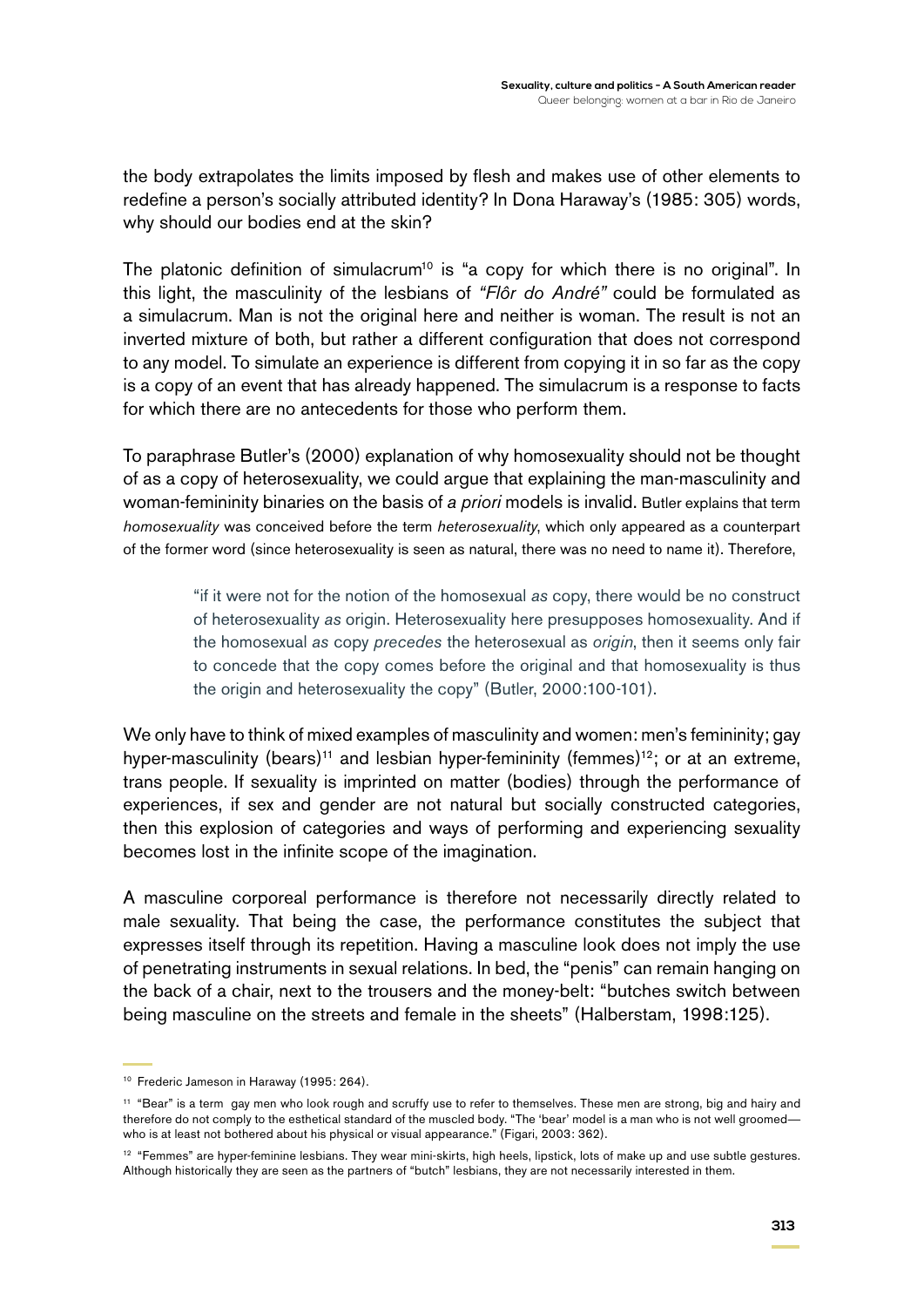The term *butch* is used by Judith Halberstam (following Gayle Rubin) in order to define "women who are more comfortable with masculine gender codes, styles or identities than with feminine ones". The same author uses *lesbian masculinity* to refer to "women who perform their masculinity within what are recognizably lesbian relations" (1998:120). I prefer to talk about women's masculinities, since the customers of "Flôr do André" identify as women who are *entendida*, ignoring the term *lesbian* and not being aware of the English term *butch*. It is a fact, however, that none of these terms contribute greatly to breaking the compulsory binary implied in the use of *man* and *woman*.

What the customers of "Flôr do André" clearly reveal is the fragility of the assertive categories of masculine-feminine and man-woman. They destabilize their pretended universality: "female gender (femininity) and male gender (masculinity) are not ultimately regarded as the exclusive province of female and male sexed bodies, respectively. Sex, gender and sexuality may be popularly perceived as irreducibly joined but these remain asymmetrical and not a permanently fixed condition" (Robertson, 1999:8). The categories do not disappear, but their meaning is reinvented. This is achieved simply by inhabiting those categories, negotiating the spaces through practices and diluting the borders that separate feminine and masculine, woman and man, or, in broader terms, nature and culture.

## **The goldfish: internal sexual exchange**

Goldfish have only a three second memory. That means that if it takes three seconds to swim around the fishtank, everything is new once again.

This opening line of "Goldfish Memory"<sup>13</sup> serves as a parable to portray one aspect of the loving relationships within "Flôr do André": endogamy.

Generally, endogamy appears in the anthropological literature to refer to keeping sexual relations within a given group. This diminishes the possibility of exchange with other groups. However, in the Brazilian sociological literature which analyses the genealogy of the Brazilian family, this practice is revealed as common among families that possess economic (and later political) power. It is employed to preserve and extend this power by the group itself. (Cf. Wagley, 1968; Canedo, 1998; Duarte, 1966; Azevedo, 1948; Cándido, 1951).

I could use "endogamy" differently by taking the universe of *"Flôr do André"* as a group in which sexual exchange is often internal, although new and occasional members often also appear (usually brought in as affairs or the girlfriends of someone who is a regular in the bar). Indeed, a particularity relating to the film line quoted above frames the

<sup>&</sup>lt;sup>13</sup> This Dutch film was shown in Rio de Janeiro in 2004. It deals with the different ways in which romantic relationships can develop.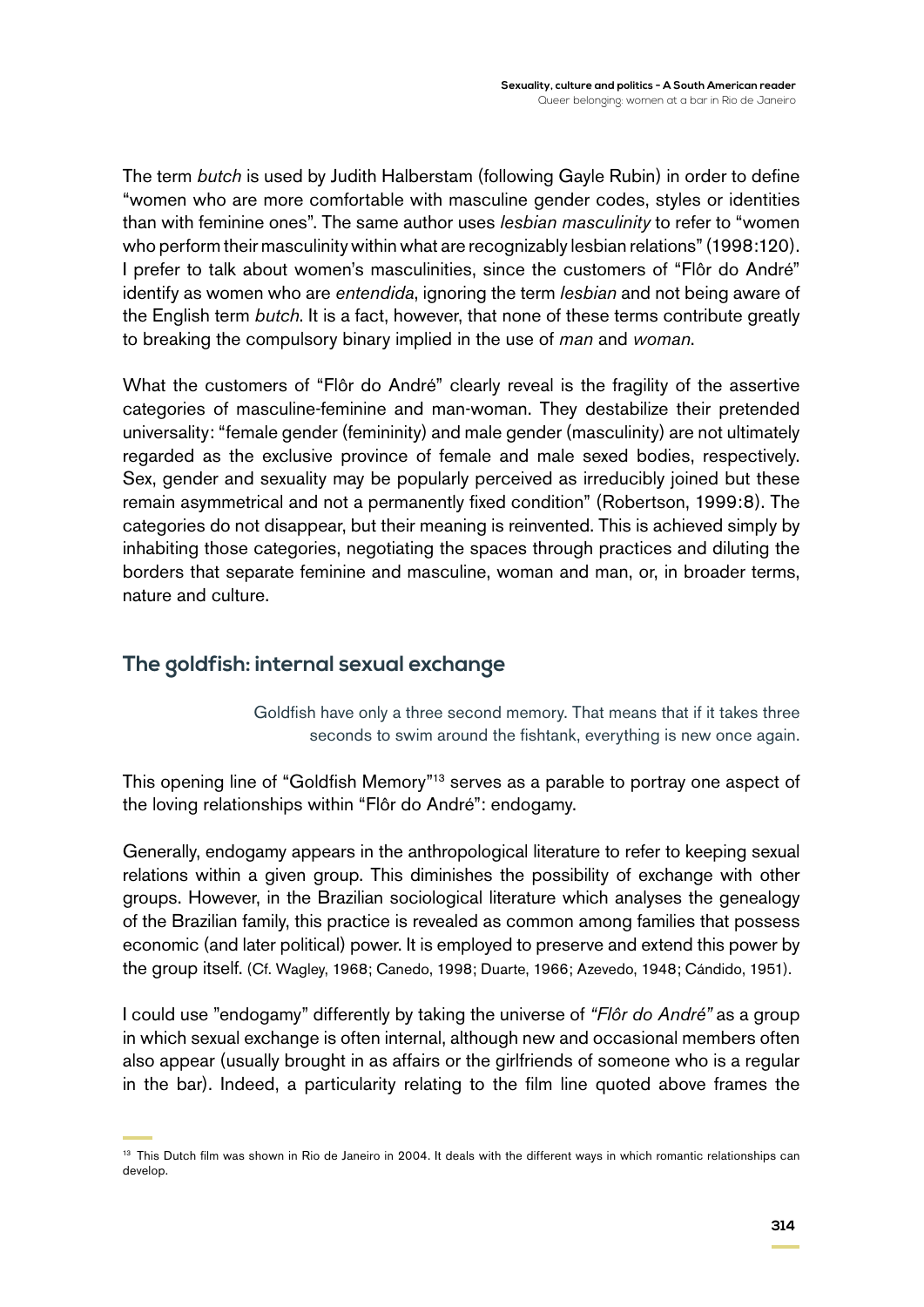scene: memory span is short and this enables quests for new experiences among old acquaintances, sometimes revitalizing, sometimes thinning out the bar's sexual atmosphere.

All of "Flor do André's" customers, in general, have had loving relationship with other members of the group (as girlfriends or passing affairs). This does not necessarily mean that they distance themselves after the relationship is over, however. To the contrary: it often means that *girlfriends* become *friends* or even *family*. Simultaneously, this behavior implies the existence of a permanent tension (one might sarcastically call it a "heightened state"), since all women in the bar are potentially objects of desire. The borders between friendship and eroticism are opaque, here. They are overcome by looks, broken during dances and disfigured through gossip. "You're with your girlfriend. You go to the toilet and your friends start telling her that you're kissing someone else. Then you fight and jealousy is triggered".<sup>14</sup> Gossip also takes place when two lesbians talk to each other for a long time. This behavior means (in the context of the bar) that sex is being discussed; that one woman is flirting with another. It is rarely understood to be the fruit of a simple desire to have a conversation.

Although I was explicit in my intentions to research "Flor de André" and I did not have sexual relations with any members of the bar's clientele, these safeguards did not make me exempt from being the object of gossip. No safeguard was strong enough to face the power of perception. A woman on her own, talking to others for hours, in this context means one simple thing: flirting, affairs, sex. Although no one would talk about it openly, the act had been consummated in the bar's collective imagination. "Flôr do André" functions as a dating space, although you rarely see explicit caresses there. "We are used to this system. We have to respect the others. I believe it is like this; you understand? I personally will not grope a woman in public. If I want to, I take her to a hotel or to my place", was how the regulars explained the system to me.

Invisibility lets the imagination run wild, establishing unspoken codes. In Muniz' words: "the clandestinity, the administration of secrets in the development of a homosexual career and the maximization of the use of non-verbal language, both in the act of chatting up and in the process of identification, confer an indirect and implicit configuration to love between women(…). It is therefore through what makes it mute that lesbianism makes its discourse audible" (Muniz, 1992:66).

Alcohol, on the other hand, contributes towards forgetfulness and the re-arrangement of events. This constructs particular narratives of events that further develop the sexual curriculums of the customers and weave a network of relations which appears as true and real in everybody's eyes. The narrative of desire is built via rumor, having imagination

<sup>14</sup> This was the explanation I was given, highlighting informants' belief that distrust is necessary when one has lesbian friends.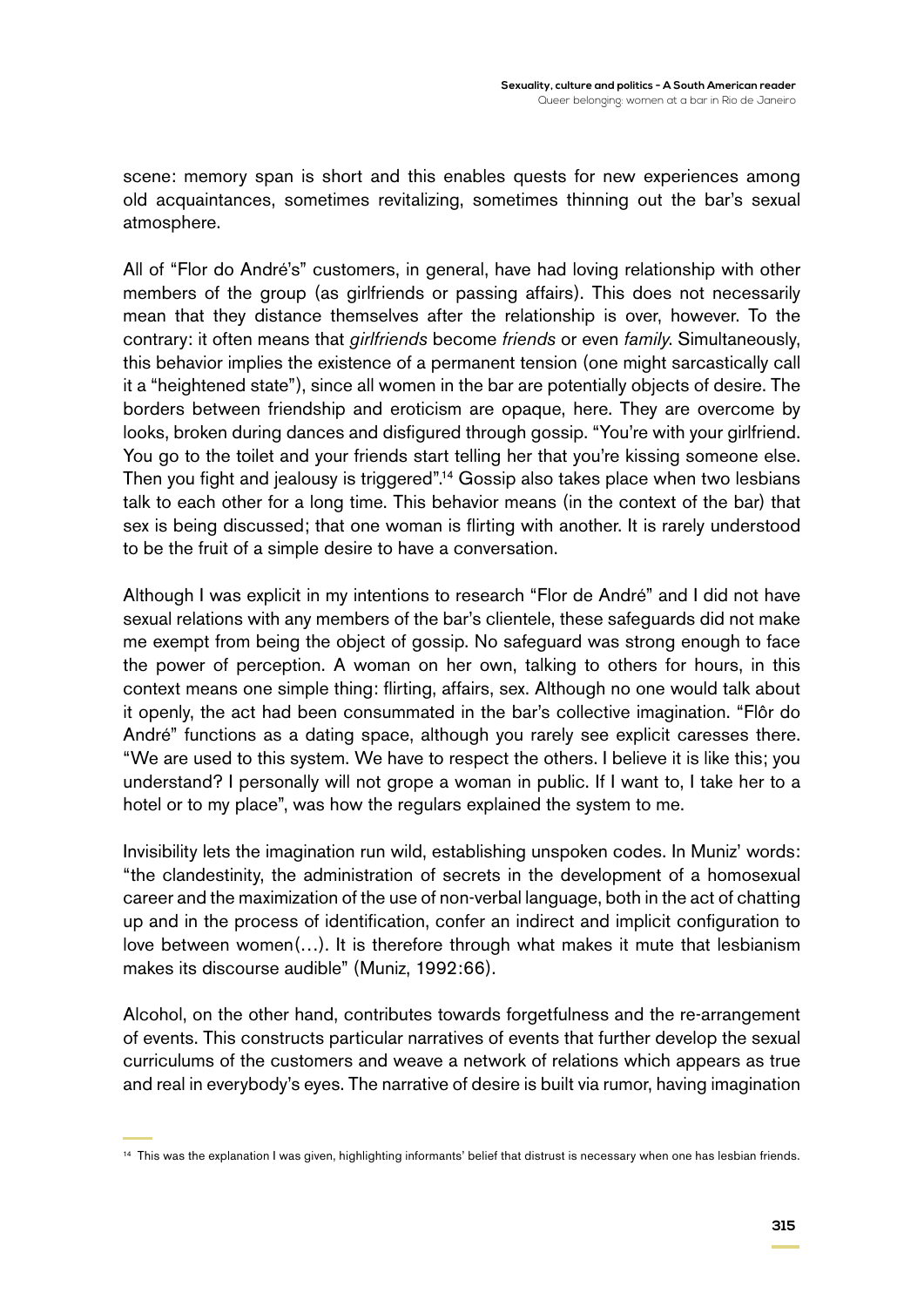as its source and invisibility as its raw materials. In a venue where the customers themselves establish a moral pact of not exposing themselves due to "respect for others" or for "children who may be passing by" who "should not have to see women kissing or groping each other", caresses and kisses only happen in private space.<sup>15</sup> Public space is reserved for friendship and flirting: "Here, you look at someone, chat, pass them a note with your phone number, or go to a hotel. This is no place for making out, no it isn't! This is an open club; anyone can come in."

The censorship of explicit caresses can also be read as insistence upon placing eroticism within the private sphere. This does not follow the logic Maria Luiza Heilborn has established which defines the private, the home, as a feminine sphere, opposed to the masculine public space, creating incommensurable abysses of meaning and socialization which corresponds to the binary separation of sexes. To the contrary: what I am attempting to show is that it is impossible to taxonomically separate the two universes. Masculine and feminine are part and parcel of the lives of the lesbians who embody nuances that are common to both spheres of gender.

"Flôr do André" is nevertheless known in the area by men as a women's bar.16 Its clientele is not kept secret. However, although it is known as a lesbian bar, it does not follow, as a *sine qua non* condition, that it is primarily a meat-market, which is the case of many gay bars and clubs.17 The social interaction among customers of "Flôr do André" differs in its flexibility, acting as a bridge between masculine and feminine. This interaction develops a veil of intimacy over sex and eroticism, structures flirting and the interactions beyond the space of sexual pursuit in a public, explicitly masculine space such as a *boteco*.

"It is in this way that female homosexuality situates itself in the world. As an unknown region, a type of box of surprises, suspicious of the definitions it divulges. Love among women can disseminate perplexity both when it seems to opt for loud silences and when it allows for translations" (Muniz, 1992:59). The specific translation in this case is the possibility of traversing the masculine and the feminine universes embodied in one single person.

Equally, it seems difficult to pigeonhole the moral values of the lower class women customers in the bar (Heilborn, 1999:179). For the customers of "Flôr do André",

<sup>&</sup>lt;sup>15</sup> This pact is not imposed by the bar's owner nor is it adhered to by all customers. It is very rare, however, to see women kissing each other passionately in the bar. It is even rarer for something more explicit to happen, such as groping. However, later in the night the atmosphere gets more relaxed with the help of alcohol.

<sup>16</sup> When talking to people who frequent other bars, I asked whether they knew about "*Flôr do André*"*.* Those who did were quick to clarify it is a women's bar. *Entendidas* or *sapatonas* were the terms they used to clarify my doubts about what they meant by *women*.

<sup>17</sup> On this issue and the modes of appropriation of bars and clubs employed by gay clientele, see Figari (2003), Green (1999) and Parker (1999). The spaces known as "dark-rooms", typical of gay clubs, where sex can take place, do not exist in lesbian public spaces.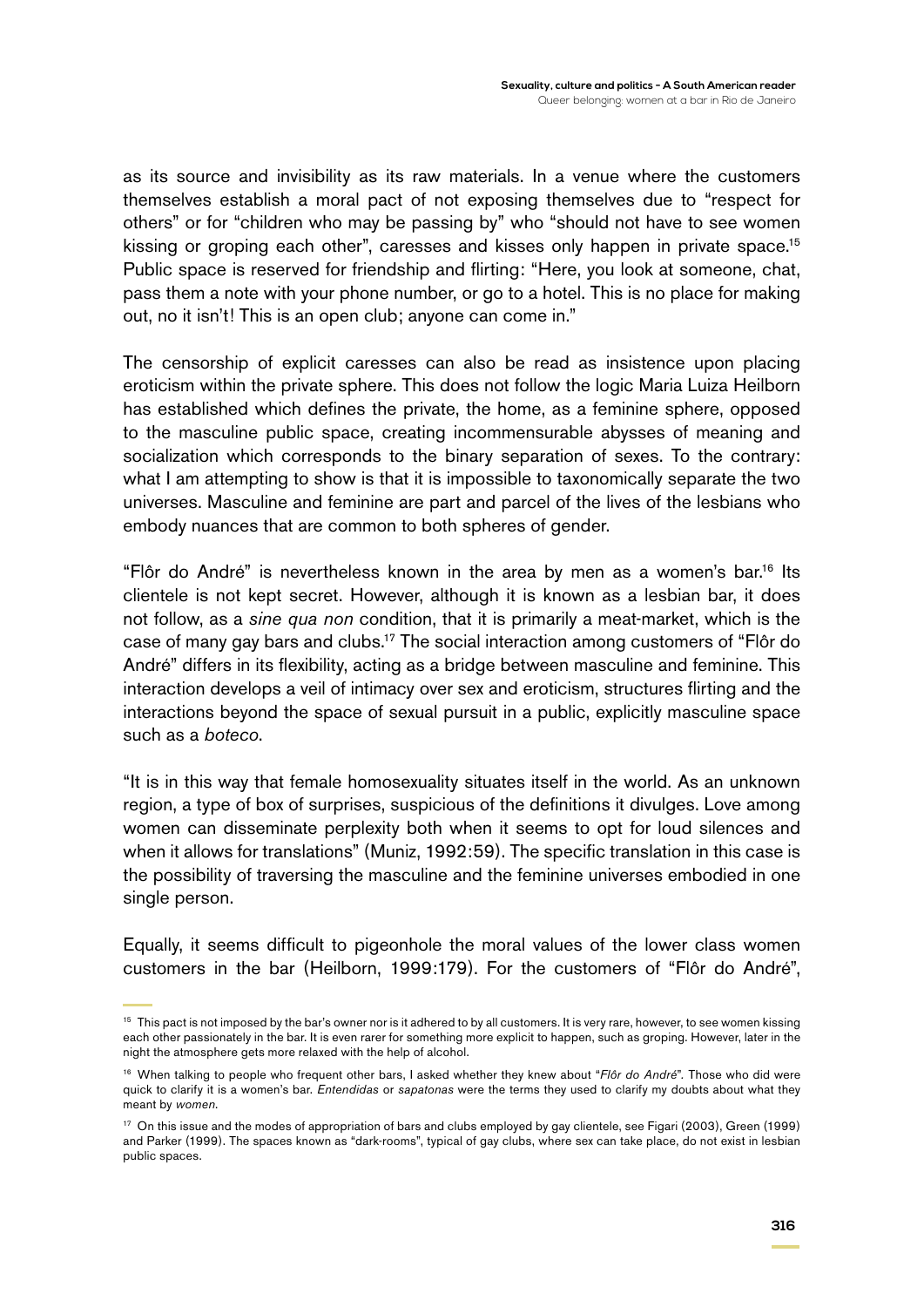marriage is not a goal; even homosexual conjugality falls outside their experience. You can often hear them say things such as: "Thank God I'm single" or "I'm a xoxolteira".18 Such expressions, exchanged among the bar's regulars, attribute a positive value to polygamy. If we take into account the fact that the main age group in the bar is in their 40s, not having marriage as a goal seems even more strange, especially in the light of the logic of a non-modern or holistic ideology which some authors attribute to the so called "working classes" (Cf. Duarte, 1986, 1987; and Heilborn and Gouveia, 1999). The idea of reproduction as the expectation of sexuality, another characteristic of the female sexual "ethos" among the working classes, remains outside the economics of pleasure of the bar's customers. I am not trying to dismiss the existence of maternal desires in some of these women. What I want to make clear is that the way the lesbians of "Flôr do André" experience sexuality does not match relational conceptions under which female sexuality among the working classes operate. This is because this framework of analysis disregards a variable that is crucial in my research area: sexual orientation and the particular way in which people experience it. Pleasure is not coupled together with "reproduction and social obligation" (Duarte, 1987:223). There is no shame in talking about the pleasure given by a partner or produced in her. To the contrary, this is the focus of long conversations that take place in the bar. Thus, sex is experienced as pleasure without any other consequences.<sup>19</sup> This may be exemplified by a dialogue I exchanged with one of the bar's long-term customers. More than two years before, Detinha decided to enter into heterosexual practices for the very first time in her life, to see "whether she was missing something". Taking advantage of the moment, she decided to have a child: "Since I was with a man and I wanted to be a mother, I took the opportunity of making him the father. But once I was pregnant I didn't want to stay with him anymore. I became totally dedicated to my son. Now that I'm no longer breast feeding and that I saw I had nothing to lose (laughs) I went back to women… It's nicer; their soft skin and smell, hummm! Very different from men! A woman in bed is always better! [Laughs from all at the table who agree with her]".

What are the differences that establishes class or sexual ethos? Do such neat categories exist? Or do they merely contribute to an understanding of how subjects are placed, in which the intersection of networks that share experiences of class, gender, family, sexual orientation, race, nationality and age allow us to specify coordinates where we can draw an "x" that metaphorically pinpoints people's social identity? Understanding identities as closed spaces to be investigated as fields of research freezes the evermoving and relational borders of the subjects themselves.

If *"Flôr do André"* is understood as a different space, the interactions that happen in it mold and permit such mobility.

<sup>18</sup> Word play that includes the term *xoxota* (vagina) in the word *solteira* (single); this implies polygamy or the search for occasional sexual partners as part of the non-conjugal experience.

<sup>&</sup>lt;sup>19</sup> I do not mean that this freedom is limited to lesbian women. I am simply presenting the impressions I got from the bar in order to showcase how my informants differ in their behaviors from those expressed by theoretical crystallizations that lead to the closing off of subjects within fixed categories.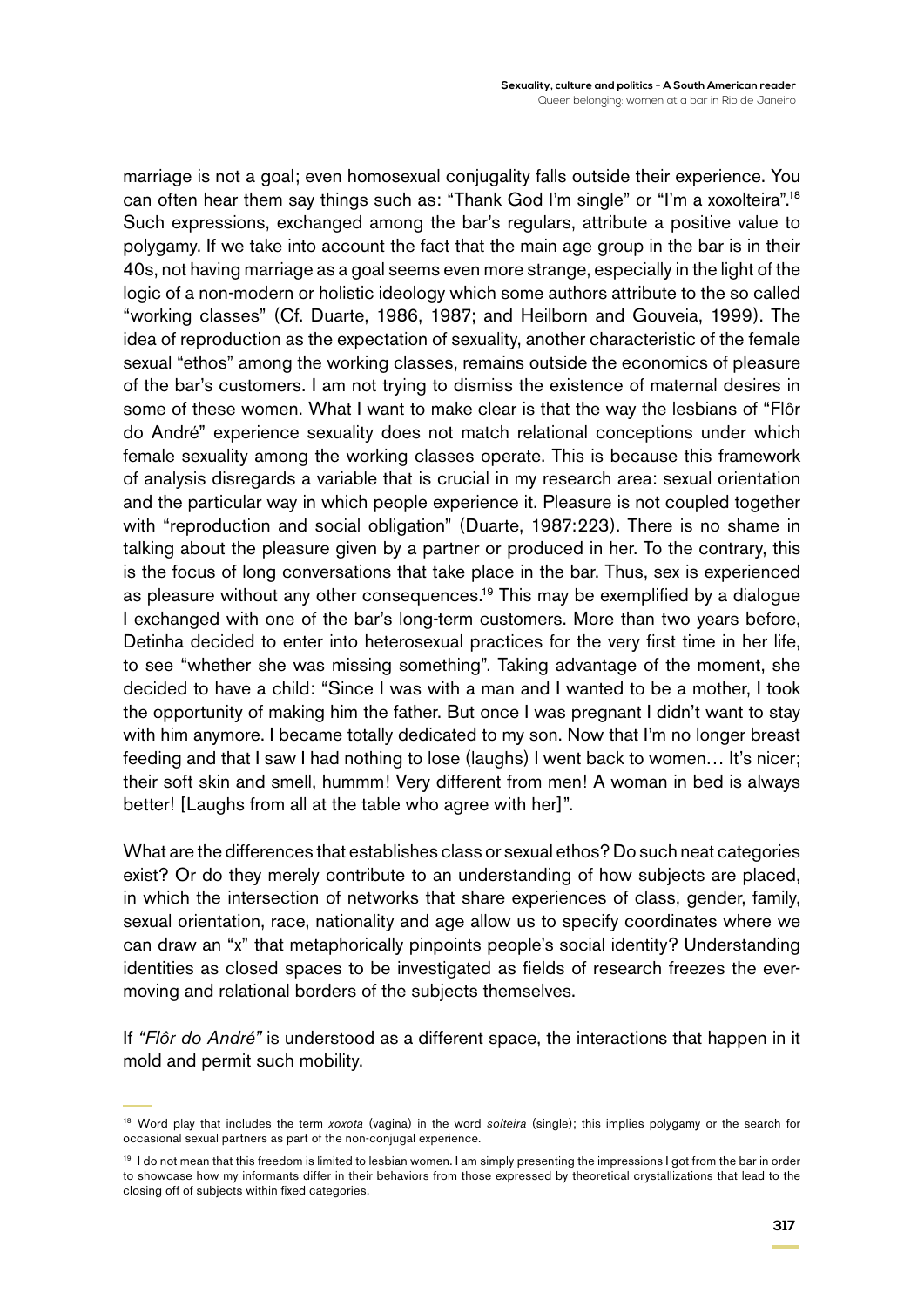# **"We're all family here": interactions in the bar, belonging and exteriority**

Even if the customers refer to the "Flor do André" as a familiar space and to the interactions within the bar as being those of a "family", to belong implies entering the space with a double and opposite meaning: one becomes an object of desire and a potential rival (competitor) in the fight for new (or old) prey. How are interactions in the space configured? What are the markers of belonging and exteriority?

Most of the bar's customers have known each other from a young age. They live in the neighborhood and constitute a significantly tight knit group in spite of the squabbles that continually occur. To a certain extent, these arguments build up the relational map by creating alliances and enmities that may or may not persist over time, depending on the level of escalation. Arguments are almost always exclusive to the women's universe and men are very rarely involved.<sup>20</sup> I would often arrive at the bar and encounter a strange atmosphere where women who formed a group were divided into two factions due to a recent argument. Often, the next time I visited, the group would be united once more. Nevertheless, there are differences that cannot be resolved and results in limitations on interactions both within and outside the bar.

There is a group that constitutes the central core of the bar, made up of those customers who began appropriating the space quite some time ago. This "hard core" works to control, in a dissimulated fashion, who is and who is not allowed in the space. Other customers (those newer to the place) treat the older ones with deference. This is made explicit in the use of terms such as "the nobility", "the aristocracy" and "the locals". These terms, used in a manner that is somewhere between ironic and respectful, establish a certain prestige wherein the time spent frequenting the bar has a symbolic value. Within this logic, if a lesbian has a problem with anyone in this founding group, it is very likely that others in the bar will ostracize her. The immediate consequence of this is that she will not be welcomed at tables and in conversations. In the language of Maria Isaura de Queiroz (1976), the clientele of "Flôr do André" can be understood metaphorically as having a structure and movement similar to the logic of *an extensive family*<sup>21</sup>. The subaltern sectors of the bar's social pyramid respond to the opinions and precepts of the higher sectors in such a way that to go against the core is also to go against the group. Mechanical socialization, on the one hand, allows for cohesion and the protection of the group's members; on the other hand, however, it leads to exclusion and abandonment of outsiders.

<sup>&</sup>lt;sup>20</sup> If they do, it is usually when a man has taken into his head to flirt with the girlfriend/affair of some customer. This is elevated to the category of an unpardonable mistake.

<sup>&</sup>lt;sup>21</sup> The extensive family is formed by a set of individuals who share blood, spiritual (godparents/godchildren), or alliance (matrimonial unions) ties. Most of the individuals of an extensive family originate from the same trunk, either legally or as bastards. (Queiroz, 1976: 179)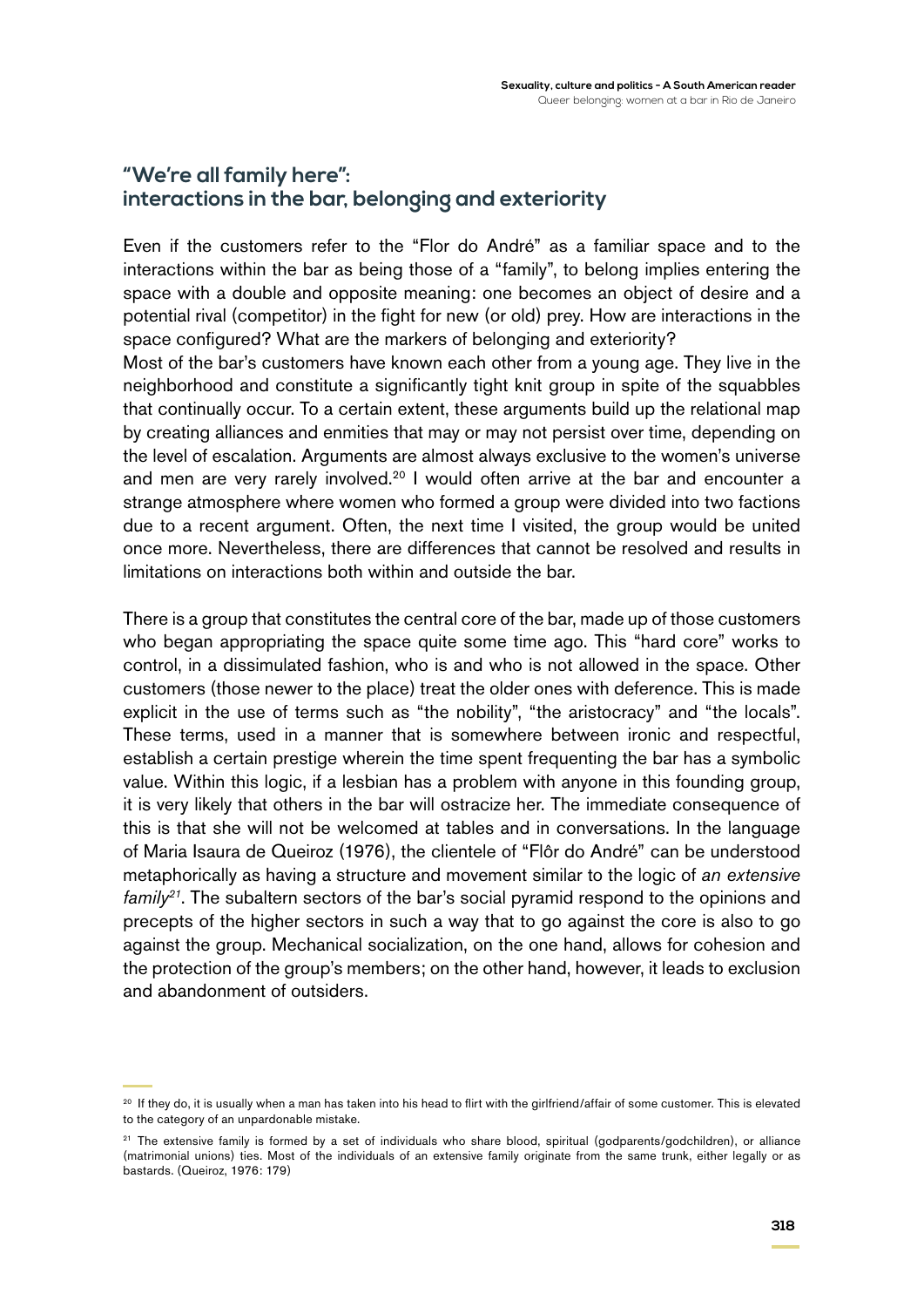This behavior spreads through *disdainful gossip* as a way of making the core's opinion explicit and imposing it upon the wider group that cannot (and often does not want to) reject or challenge the sentence passed by the core. According to Elias (1994), gossip works as a means of social control, becoming an element of rejection and humiliation (in the case of despising gossip) or of admission and recognition (in the case of complimentary gossip). The former type is used by a group to refer to outsiders and the latter to refer to members of the same group, as a way of differentiating and of belonging. Nevertheless, in "Flor do André" solidarity is manifested not only in a negative manner, by rejecting despised elements, but also in a positive manner by reinforcing belonging and friendship.

Why not label as family friendships that are long-lasting and in which intimacy, solidarity and affection work to develop ties as strong and enduring as those of consanguineous kinship? This analysis is built upon the reformulation and permanent critique of the naturalization of categories in the pursuit of science-making, never losing sight of the goal of breaking, in Ingold's terms, the primacy of the great divisors. Why not, then, reclaim the expressions that often appear in the speech of lesbians and which extend the notion of family beyond blood kin? Kinship, Franklin and McKinnon argue, is no longer understood as being based on a singular and fixed notion of "natural" relationships. Rather, it appears to be built self-consciously through a multiplicity of possible fragments (Cf. Butler 2004:254).

Perhaps families beyond consanguinity or traditional alliances are showing the way to a form of non-traditional kinship. Perhaps this is the moment to remind ourselves that in some heterosexual relationships, procreation does not occupy the place it once did. Monogamy is slowly giving way to "open relationships" (in which couples do not necessarily cohabit or retain the idea of corporeal fidelity) or to relationships maintained by partners living in different cities or countries, who have two homes, different social networks, different languages or cultures and yet nevertheless preserve the word "couple" to refer to their relationship. The rule of conjugal binary is still dominant in the world, but this is not the point of the present discussion. What I am saying is that there are other possibilities that depart from this norm.<sup>22</sup> Given types of relationships that escape the definition of friendship and are close to family (according to my informants), Judith Butler's formulations with respect to kinship may be used to denominate, once again, the margins of the norm and the rupture of a symbolic order. The new ties of kinship thus formulated "may well be no more or less than the intensification of community ties, may or may not be based on enduring or exclusive sexual relations, and may well consist of ex-lovers, non-lovers, friends, community members".23

<sup>&</sup>lt;sup>22</sup> How can the figure of the aunt be understood if there is no sister/brother? What will family structures be like for new generations of Chinese people if the state persists in its iron hard policy of birth control, allowing only one child per couple?

<sup>&</sup>lt;sup>23</sup> I do not believe all friendships are seen as family ties. I am merely presenting, alongside Butler, the possibility of this idea. Again, I am not attempting to crystallize theory but, to the contrary, leave the door open for the debate.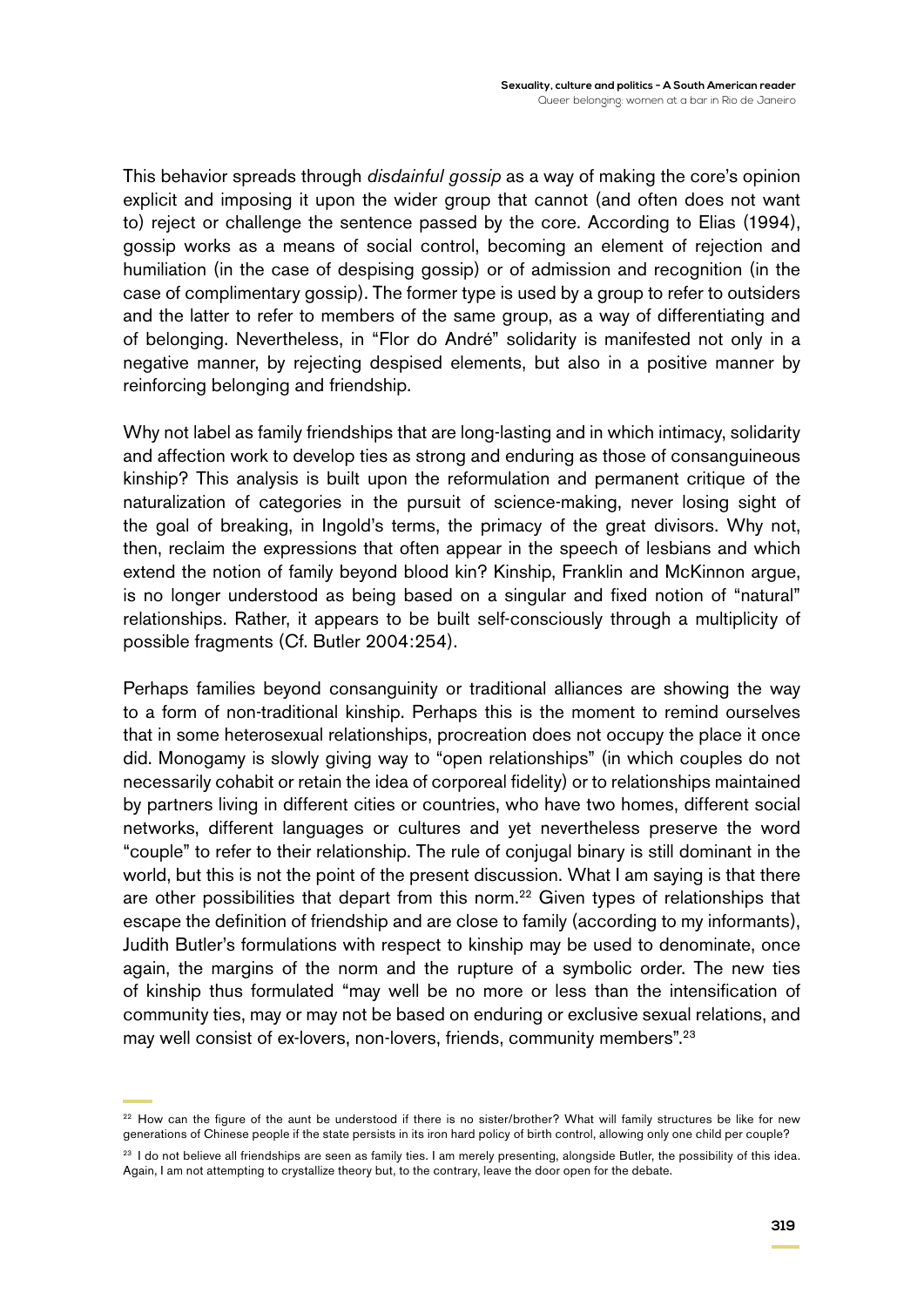In this sense, then, relations of kinship arrive at boundaries that call into question the distinguishability of community from community, or that call for a different conception of friendship. These constitute a "breakdown" of traditional kinship that not only displaces the central place of biological and sexual relations from its definition, but gives sexuality a separate domain from that of kinship, also allowing for durable ties to be thought of outside the conjugal frame and opening kinship to a set of community ties that are irreducible to family. (Butler, 2004:255-256).

Butler allows us to glimpse the slowly transforming notions of kinship and the expansion of the idea of family without attempting to force us to impose new rules. To the contrary, this is an analysis of the explosion of sexuality categories that has overcome boundaries and achieved the criteria of kinship. This can perhaps be seen as tracing the history of theoretical and juridical categories, exposing their fickleness and listening to natives' voices.

### **Man to man: the place of men in the bar**

Men who frequent "Flôr do André" are a minority when compared to women. Most are heterosexual, apart from one or two friends of the barman<sup>24</sup> and a Dutch man who left for the Netherlands halfway through my fieldwork. In all, I was able to identify ten men who show up regularly, but never all at the same time. Only at parties can such men be seen in any number and even then, they are still much fewer in number than the women.25

In general, the men appear to be quiet, solitarily drinking their beer. They seldom take part in the conversations. The time they tend to show up is around noon or after lunch, but there is always one or two in the bar. At times when the clientele is markedly female, one can see them tucked away in a corner, between the sound system and the end of the counter. "I've been coming here for years", Francisco tells me. Francisco is about forty years old and lives in a hotel on Riachuelo Street. He works as a body-guard, but is unemployed at the moment. He told me he spends much of his time drinking *cachaça*  (sugar-cane brandy) in "Flôr do André" because he does not have the will to do anything else. He remains apart from others, including men. As far as I could observe and also on the basis of comments about him, I believe he is not trusted by the clientele. He told me: "Before there were no women, but then they started coming. One brought another and so the bar changed. Now it's a women's bar. I don't have a problem with it, but many [old locals] do not show up anymore. They go to other bars."

<sup>&</sup>lt;sup>24</sup> The barman is also gay and is part of the oldest group of customers. He started frequenting the bar as a customer and soon after that started working there. Nilda, the waitress who works during the day, had the same trajectory, but only started one and a half years ago.

<sup>&</sup>lt;sup>25</sup> They were about eighty at Rubi's birthday; between forty and fifty at other parties and on birthdays; twenty on a weekday and around thirty (depending on the weather) on weekends.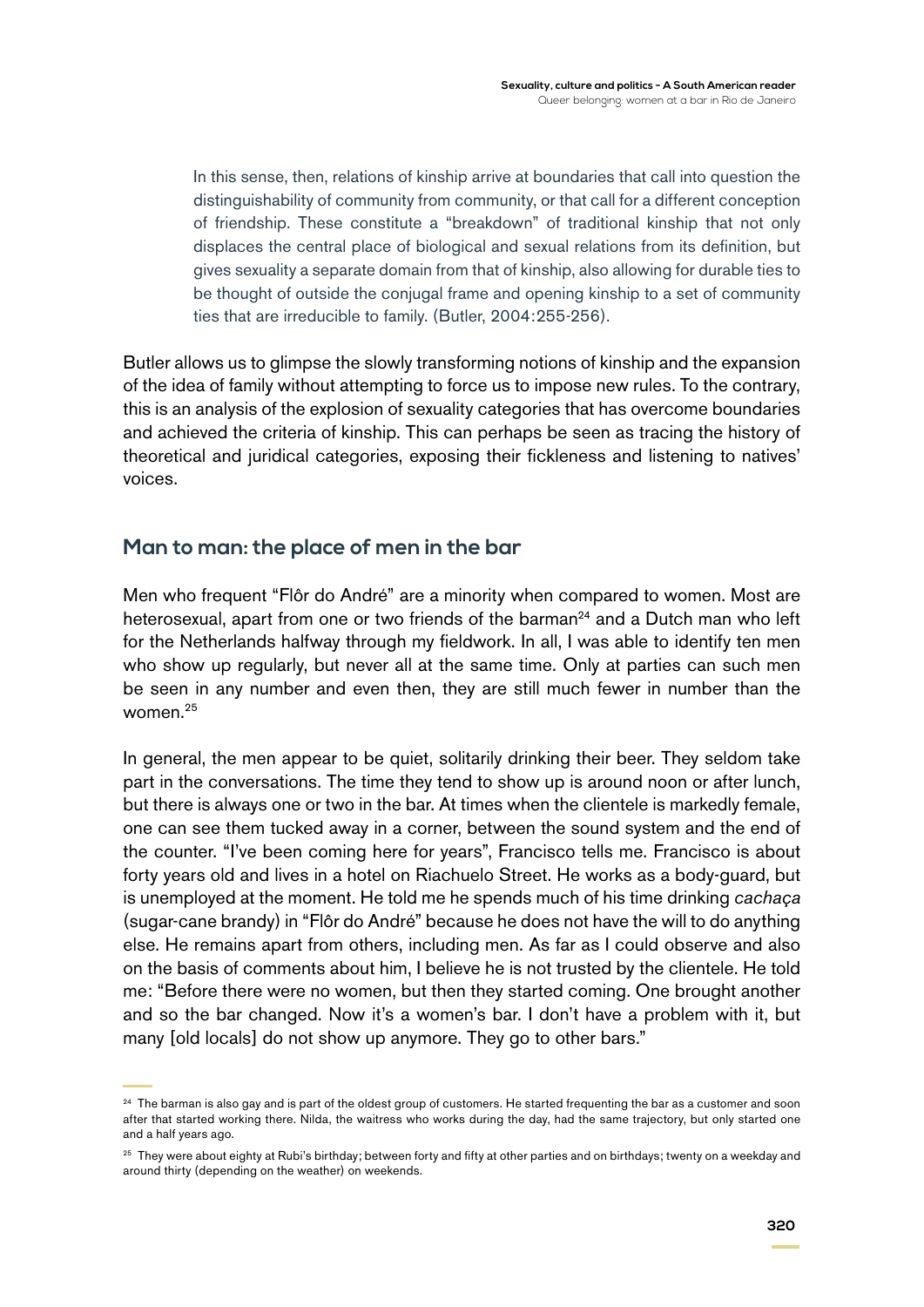"Flôr do André" has been open for over twenty-five years (thirty according to some old customers) with the same name and in the same place. The clientele, however, which used to be made up mostly of men changed with the introduction of the new management that took the place over five years ago. Although the introduction of lesbian women in the clientele made some old customers look for other bars, some do not mind their presence and continue to visit "Flôr do André" regularly. Even the use of toilets incorporates this change in the appropriation of the space. Although there are two toilets, there is a single queue, given the number of women who have decided to appropriate the toilet reserved for men, based on the physiological need produced by the accumulation of liquids in the body (especially beer). Faced with this situation men take the same attitude: that is, none. They do not argue, do not demand, do not complain. They wait parsimoniously: 'What can you do?", they tell me. "This is a women's bar. We have to respect that."

Carneirinho works in a hotel in the city centre. He usually comes to the bar in the evening and weekends when he does not work. He is close to the customers who make up the hard core and one of the few men they dance with at parties. "I like them", he says of the women. "We have been friends for a long time. I help them to get women and they help me to get women [he laughs at his own joke]". Several women told me they saw him as a good friend, a person who can listen to them and with whom one can talk "man to man". Nevertheless, as the evening goes on and the alcohol start to dominate the women's impulses, Carneirinho is rejected because "he is too sticky". This refers to the way he changes when he is drunk; he tries to kiss women or offers to keep them company in bed.

The women do not accept any fragment of flirtatious behavior from the men. The customers of "Flôr do André" insist on making clear to men that flirting is a waste of time. This disdainful attitude towards men is repeated every time a man tries to chat up a lesbian. They do not hesitate to reject men and even despise them through looks, gestures and expressions such as: "Do you think I like the sausage you have between your legs?"; "I like pussy, not dick"; "Go! Take your dick home to your wife who's waiting for you and leave us alone"; "Get out, John. Don't you know where you are? Here we like women". In the face of such interjections all the men can do is to keep on filling the women's glasses because, even though the women insult and despise them, they keep on demanding beer from those men who flirt with them.

I would dare to conjecture that even when it comes to the men, dick-less masculinity is still the condition for interacting in the bar. There is no space for a man to seduce a woman. Those who insist on flirting are excluded from the groups and sometimes taken away from the bar by the barman who bans them if they insist on continuing their behavior. Men are seen as friends or mere alcohol providers: their sexual desires are not part of the interactions that seem to be ruled by women in a homo-social manner.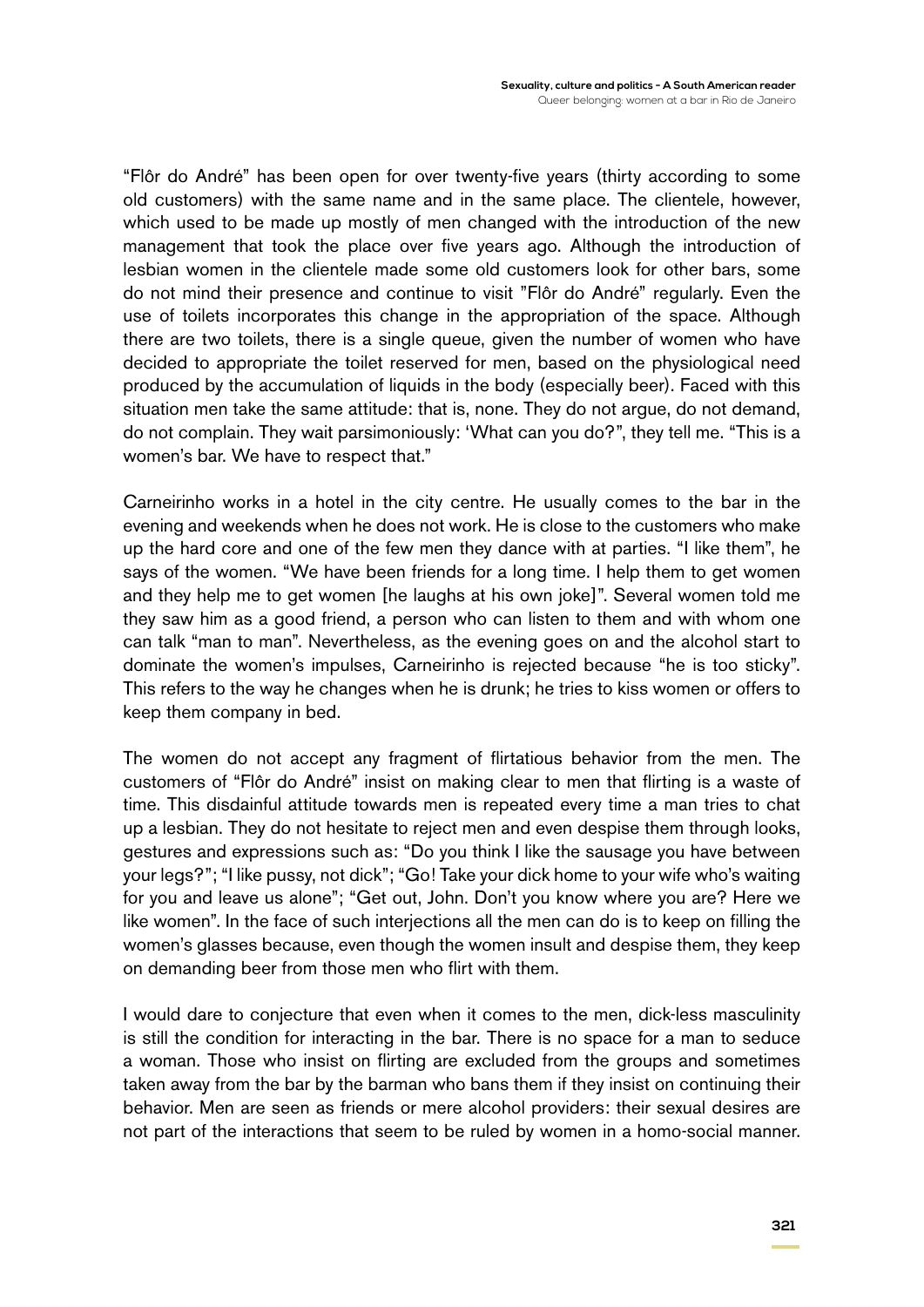They are received as equals, man to man. Men's biological genitalia lose their symbolic power in "Flôr do André". Despite the supposed equality, what in reality seems to operate is an inversion of gender inequality or at least the inequality between hegemonic and alternative masculinities. If, as Cornwall and Lindsfarne (1994) explain, generic identities are necessarily constructed in reference to others who appear as *different*  or *dominated,* to talk about masculinity/ies implies a logic of power in which some define themselves in relation to those that are seen as hegemonic. In feminist, gender or, more recently, queer or gay and lesbian studies, hegemonic masculinity is based on the white, heterosexual, middle-class man of central or metropolitan countries. As the possibility of other masculinities opens up, these contribute to the denaturalization and disempowerment of hegemonic masculinity, hitherto seen as the only possible or visible one. (Cf. Halberstam, 1998; Butler, 1993; Rosaldo, 1974; Rich, 1980; and Moore, 1988; among others).

Women's masculinity in "Flôr do André" subverts this order, placing itself as dominant in relation to men's masculinity. Men are shifted to the margins. They lose any special centrality and are relegated to a corner of the bar. They lose their place as conquerors and flirters, not because they are now the object of conquest, but precisely because they do not take part in the ruling economy of desire.

Why do they remain? Perhaps for the same reason they insist on flirting: in terms of seduction, the network in which they operate is not the same as the women's. They are friends: they drink together, talk about women, share a liking for women. Meanwhile, the way they inhabit the world is different. They know they are not in competition with the women through irrefutable signals such as rejection and lesbian self-denomination. They can gaze at the flirting that takes place in the bar, see the "forbidden" kisses that are nevertheless visible. However, these men seem to hold a secret hope that they might one day succeed in seducing a lesbian. This incomprehension does not stop them from using the space or developing friendships with the women, so long as negotiation is respected. These small differences in a world that is seen as continuous establish diverse perceptions which are negotiated on the basis of a shared socialization. This "continuous world of small differences instead of great oppositions, of chains of similarities instead of equalities or binary oppositions" (Velho, 2003) is in line with Ingold's idea of difference as part of living in a world in which we have to interact with others who are similar but not equal, different but not unapproachable—simply other links in the chain of relations called socialization.

As it has been presented throughout the article above, the lesbians who frequent this bar manifest behaviors constructed according to a so-called masculine logic. Through their behaviors towards men or among themselves, they allow us to glimpse possible nuances between the binary categories man-woman and masculine-feminine. In the terms of Judith Butler (2004:230), they illustrate *places of uncertain ontology:* even though they are understood as lesbians, the type of practices that go beyond dominance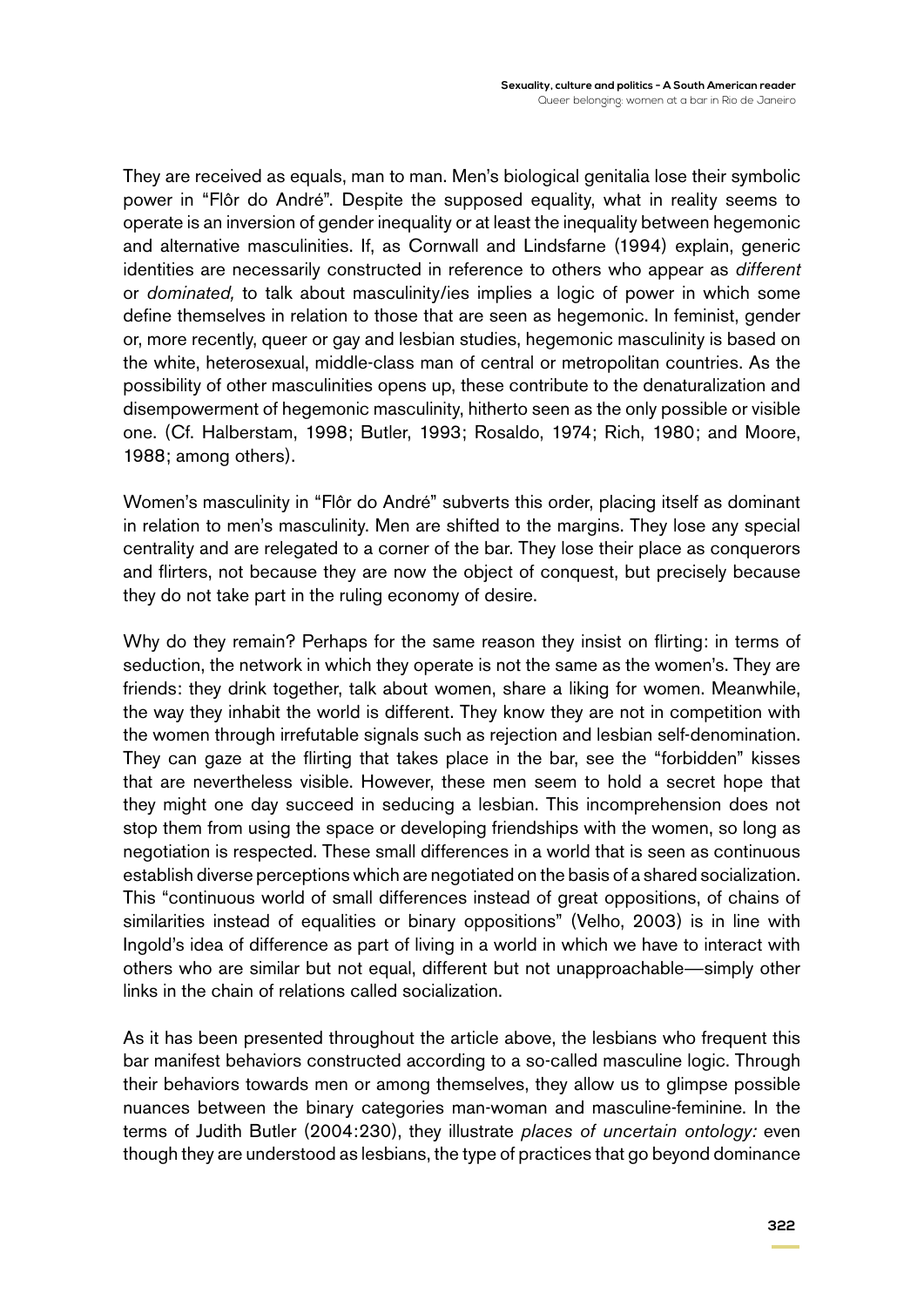place them outside the field of legitimacy as women and also off the lesbian map of the city. This is a double abjection that raises questions about the meanings that fill the categories *woman, man,* or *lesbian*—terms that the lesbians of "Flôr do André" seem to inhabit only at the margins.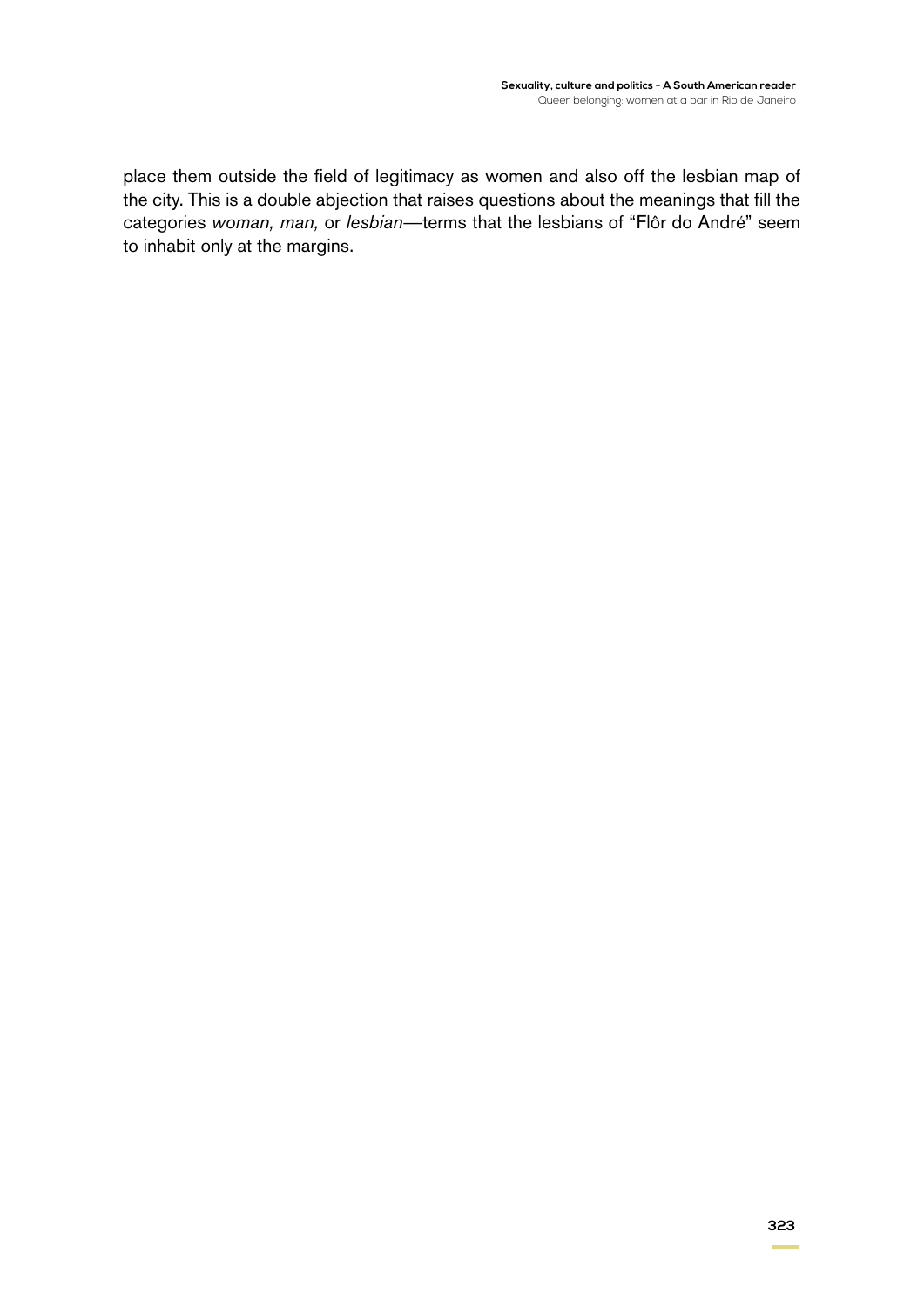#### **References**

Butler, J. 2000. "Imitación e insubordinación de género" In: *Grafías de Eros. Historia, género e identidades sexuales*. Bs. As.. Edelp. P. 87-113

\_\_\_\_\_\_\_. 1993. *Bodies that matter. On the discursive limits of sex.* Routledge.

\_\_. 2004. "Is Kinship Always Already Heterosexual?" In: BUTLER, J. (Ed.). Undoing Gender. New York, Routledge.

CORNWALL, A & N. LINDISFARNE. 1994. "Introduction" and "Gender Power and anthropology". In: Cornwall, A & N. Lindisfarne (Eds.). *Dislocating masculinity.* London. Routledge. P. 1-47.

DUARTE, L. F. D. 1987. "Pouca vergonha, muita vergonha: Sexo e moralidade entre as classes trabalhadoras urbanas". In: LEITE LOPES, J. S. (Ed.). *Cultura e identidade operária - Aspectos da Cultura da Classe Trabalhadora.* São Paulo, Editora Marco Zero. P. 203-225

Duarte, N. 1966. *A ordem privada e a organização política nacional*. São Paulo: Companhia Editora Nacional.

Elias, N. & J. Scotson. 1994. The Established and the Outsiders. Sage.

Figari, C. E. 2003. *L@s otr@s cariocas: interpelaciones, experiencias e identidades homoeróticas en Rio de Janeiro (Siglos XVII al XX).* (PhD Thesis)*.* IUPERJ. Rio de Janeiro.

HALBERSTAM, J. 1998. *Female masculinity*. Duke University Press. Durham and London.

Haraway, D. J. 1985. *A Cyborg Manifesto: Science, Technology, and Socialist-Feminism in the Late Twentieth Century. New York, Routledge*.

Heilborn, M. L. 1992. *Dois é Par: Conjugalidade, gênero e identidade sexual em contexto igualitário.*  Tese de doutorado em Antropologia Social, PPGAS-MN-UFRJ. Rio de Janeiro.

\_\_\_\_\_\_\_\_1996. "Ser ou estar homossexual: dilemas de construção de identidade social". In: Parker, R. & R. M. Barbosa. (Eds.). *Sexualidades Brasileiras*. Rio de Janeiro, Relume-Dumará Editores.

Heilborn, M. L. & P. F. Gouveia. 1999. "Marido è tudo igual': Mulheres populares e sexualidade no contexto da Aids" In: BARBOSA, R. M. & R. PARKER. (Eds.). *Sexualidades pelo avesso - Direitos*, *Identidades e Poder.* Rio de Janeiro/ São Paulo, Editora 34.

Ingold, T. 1993. "The art of translation in a continuous world". In: Gísli, P. (Ed.). *Beyond boundaries: undestanding, translation and anthropological discourse.* Oxford/Providence, Berg. P. 210-230.

\_\_\_\_\_\_. 1996. "Human worlds are culturally constructed." In: Ingold, T. (Ed.). *Key Debates in Anthropology.* London, Routledge.

\_\_\_\_\_\_. 2000. "'People like us'. The concept of the anatomically modern human". In *The perception of the environment. Essays on livelihood, dwelling and skill.* London, Routledge. P. 373-435.